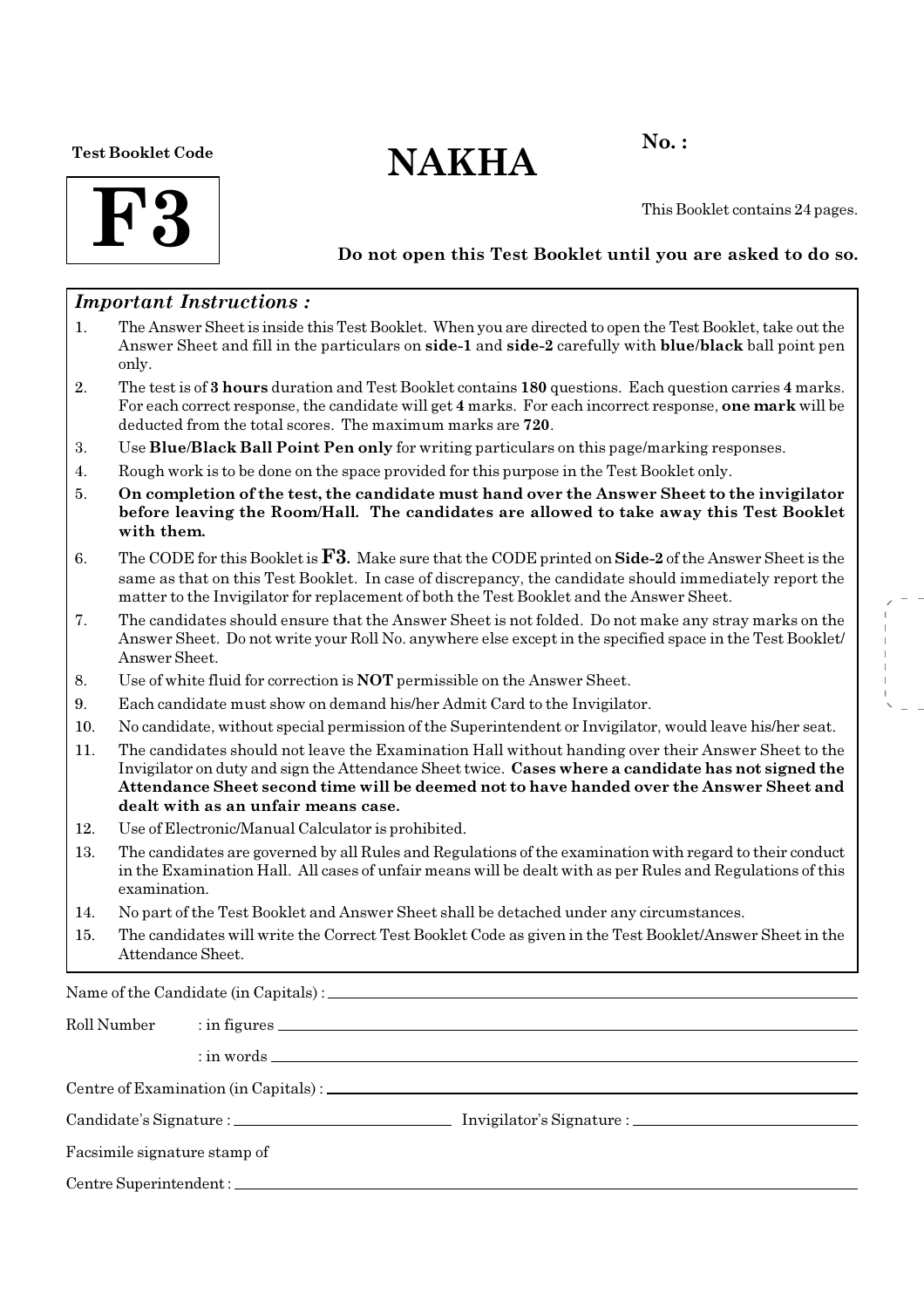- 1. For transistor action, which of the following statements is correct ?
	- (1) Both emitter junction as well as the collector junction are forward biased.
	- (2) The base region must be very thin and lightly doped.
	- (3) Base, emitter and collector regions should have same doping concentrations.
	- (4) Base, emitter and collector regions should have same size.
- 2. A spherical conductor of radius 10 cm has a charge of  $3.2 \times 10^{-7}$  C distributed uniformly. What is the magnitude of electric field at a point 15 cm from the centre of the sphere ?

$$
\left(\frac{1}{4\pi\epsilon_0} = 9 \times 10^9 \text{ N m}^2/\text{C}^2\right)
$$
  
(1) 1.28 × 10<sup>6</sup> N/C

- (2)  $1.28 \times 10^7$  N/C
- (3)  $1.28 \times 10^4$  N/C
- (4)  $1.28 \times 10^5$  N/C
- 3. Assume that light of wavelength 600 nm is coming from a star. The limit of resolution of telescope whose objective has a diameter of 2 m is :
	- (1)  $7.32 \times 10^{-7}$  rad
	- (2) 6.00 $\times$ 10<sup>-7</sup> rad
	- (3)  $3.66 \times 10^{-7}$  rad
	- (4) 1.83×10−7 rad
- 4. Dimensions of stress are :
	- (1)  $[ML^0T^{-2}]$
	- (2)  $[ML<sup>-1</sup>T<sup>-2</sup>]$
	- (3)  $[MLT^{-2}]$
	- (4)  $[ML^2T^{-2}]$
- 5. A screw gauge has least count of 0.01 mm and there are 50 divisions in its circular scale.

The pitch of the screw gauge is :

- (1) 0.5 mm
- (2) 1.0 mm
- (3) 0.01 mm
- (4) 0.25 mm

6. Two bodies of mass 4 kg and 6 kg are tied to the ends of a massless string. The string passes over a pulley which is frictionless (see figure). The acceleration of the system in terms of acceleration due to gravity (g) is :



- 7. An electron is accelerated from rest through a potential difference of V volt. If the de Broglie wavelength of the electron is  $1.227 \times 10^{-2}$  nm, the potential difference is :
	- $(1)$  10<sup>3</sup> V
	- $(2)$  10<sup>4</sup> V
	- $(3)$  10 V
	- $(4)$  10<sup>2</sup> V
- 8. In a certain region of space with volume  $0.2 \text{ m}^3$ , the electric potential is found to be 5 V throughout. The magnitude of electric field in this region is :
	- (1) 1 N/C
	- (2) 5 N/C
	- (3) zero
	- (4) 0.5 N/C
- 9. A cylinder contains hydrogen gas at pressure of  $249$  kPa and temperature  $27^{\circ}$ C.

Its density is :  $(R=8.3 J \text{ mol}^{-1} \text{K}^{-1})$ 

- (1)  $0.1 \text{ kg/m}^3$
- (2)  $0.02 \text{ kg/m}^3$
- (3)  $0.5 \text{ kg/m}^3$
- (4)  $0.2 \text{ kg/m}^3$
- 10. The mean free path for a gas, with molecular diameter d and number density n can be expressed as :

(1) 
$$
\frac{1}{\sqrt{2} n^2 \pi d^2}
$$
  
(2) 
$$
\frac{1}{\sqrt{2} n^2 \pi^2 d^2}
$$

$$
(3) \qquad \frac{}{\sqrt{2} \text{ n} \pi d}
$$

$$
(4) \qquad \frac{}{\sqrt{2} \text{ n} \pi d^2}
$$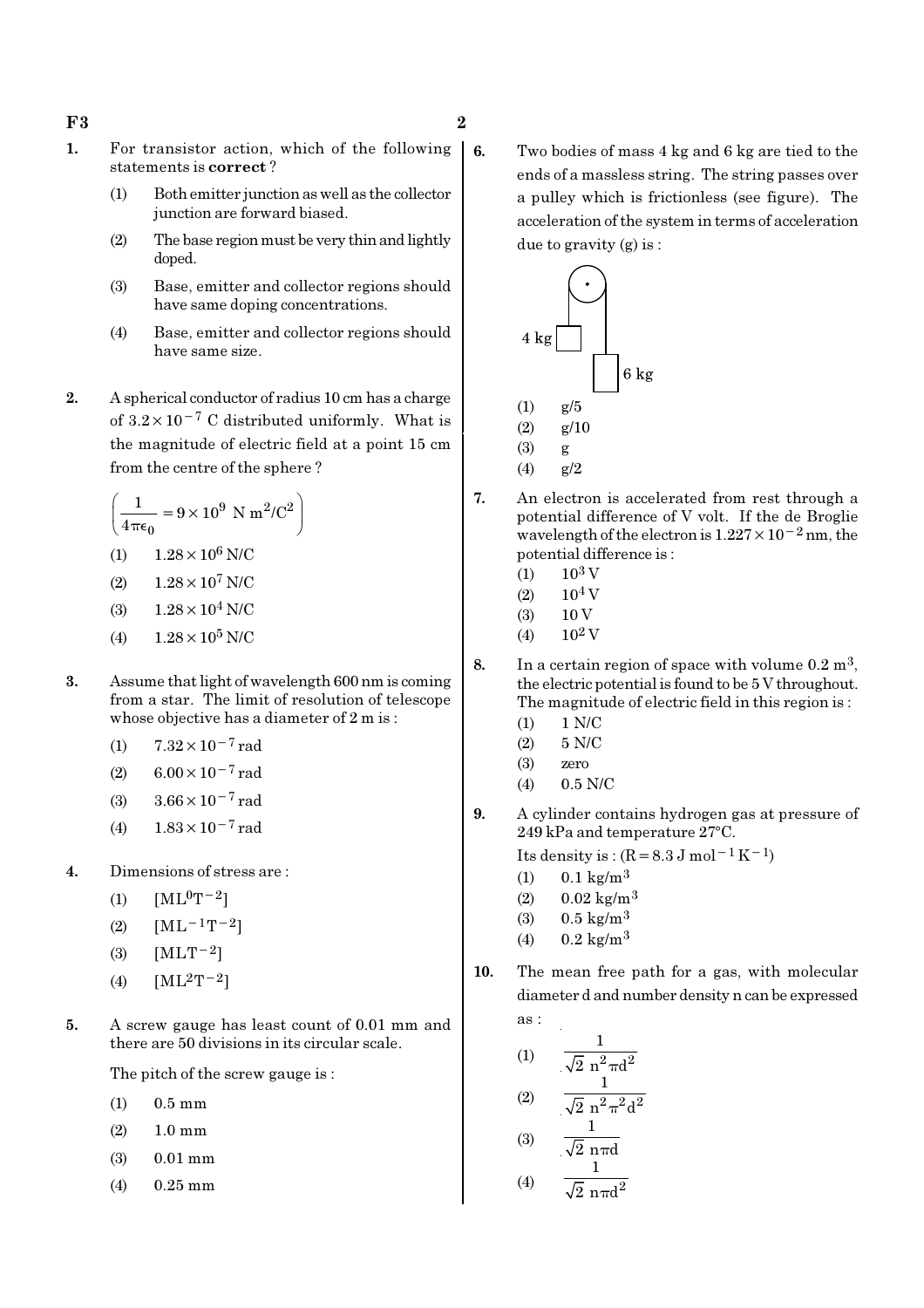- 11. A ball is thrown vertically downward with a velocity of 20 m/s from the top of a tower. It hits the ground after some time with a velocity of 80 m/s. The height of the tower is :  $(g=10 \text{ m/s}^2)$ 
	- (1) 320 m
	- (2) 300 m
	- (3) 360 m
	- (4) 340 m
- 12. For the logic circuit shown, the truth table is :

| A                 |                       |                  |                  |
|-------------------|-----------------------|------------------|------------------|
|                   |                       |                  | Y                |
| B                 |                       |                  |                  |
| (1)               | $\boldsymbol{A}$      | $\boldsymbol{B}$ | $\mathbf Y$      |
|                   | $\boldsymbol{0}$      | $\boldsymbol{0}$ | $\mathbf{1}$     |
|                   | $\boldsymbol{0}$      | $\mathbf{1}$     | $\mathbf{1}$     |
|                   | $\mathbf 1$           | $\boldsymbol{0}$ | $\mathbf{1}$     |
|                   | $\mathbf{1}$          | $\mathbf{1}$     | $\boldsymbol{0}$ |
| (2)               | $\boldsymbol{\rm{A}}$ | B                | $\mathbf Y$      |
|                   | $\boldsymbol{0}$      | $\boldsymbol{0}$ | $\mathbf{1}$     |
|                   | $\boldsymbol{0}$      | $\mathbf 1$      | $\boldsymbol{0}$ |
|                   | $\mathbf{1}$          | $\boldsymbol{0}$ | $\boldsymbol{0}$ |
|                   | $\mathbf{1}$          | $\mathbf{1}$     | $\boldsymbol{0}$ |
| (3)               | $\boldsymbol{\rm{A}}$ | B                | Y                |
|                   | $\boldsymbol{0}$      | $\boldsymbol{0}$ | $\boldsymbol{0}$ |
|                   | $\boldsymbol{0}$      | $\mathbf{1}$     | $\boldsymbol{0}$ |
|                   | $\mathbf{1}$          | $\boldsymbol{0}$ | $\boldsymbol{0}$ |
|                   | $\mathbf{1}$          | $\mathbf{1}$     | $\mathbf{1}$     |
| $\left( 4\right)$ | $\boldsymbol{\rm{A}}$ | $\boldsymbol{B}$ | $\mathbf Y$      |
|                   | $\boldsymbol{0}$      | $\boldsymbol{0}$ | $\boldsymbol{0}$ |
|                   | $\boldsymbol{0}$      | $\mathbf 1$      | $\mathbf{1}$     |
|                   | $\mathbf{1}$          | $\boldsymbol{0}$ | $\mathbf{1}$     |
|                   | $\mathbf{1}$          | $\mathbf{1}$     | $\mathbf{1}$     |
|                   |                       |                  |                  |

13. A short electric dipole has a dipole moment of 16×10−<sup>9</sup> C m. The electric potential due to the dipole at a point at a distance of 0.6 m from the centre of the dipole, situated on a line making an angle of  $60^\circ$  with the dipole axis is:

$$
\left(\frac{1}{4\pi\epsilon_0} = 9 \times 10^9 \text{ N m}^2/\text{C}^2\right)
$$
  
(1) 400 V  
(2) zero  
(3) 50 V  
(4) 200 V

- 14. A capillary tube of radius r is immersed in water and water rises in it to a height h. The mass of the water in the capillary is 5 g. Another capillary tube of radius 2r is immersed in water. The mass of water that will rise in this tube is :
	- $(1)$  10.0 g
	- $(2)$  20.0 g
	- (3) 2.5 g
	- (4) 5.0 g
- 15. Which of the following graph represents the variation of resistivity (ρ) with temperature (T) for copper ?



- 16. The ratio of contributions made by the electric field and magnetic field components to the intensity of an electromagnetic wave is : (c=speed of electromagnetic waves)
	- $(1) 1 : c$
	- (2)  $1 : c^2$
	- $(3)$  c : 1
	- $(4) \qquad 1 : 1$
- 17. A long solenoid of 50 cm length having 100 turns carries a current of 2.5 A. The magnetic field at the centre of the solenoid is :

$$
(\mu_0 = 4\pi \times 10^{-7} \text{ T m A}^{-1})
$$
  
(1) 6.28 × 10<sup>-5</sup> T  
(2) 3.14 × 10<sup>-5</sup> T  
(3) 6.28 × 10<sup>-4</sup> T  
(4) 3.14 × 10<sup>-4</sup> T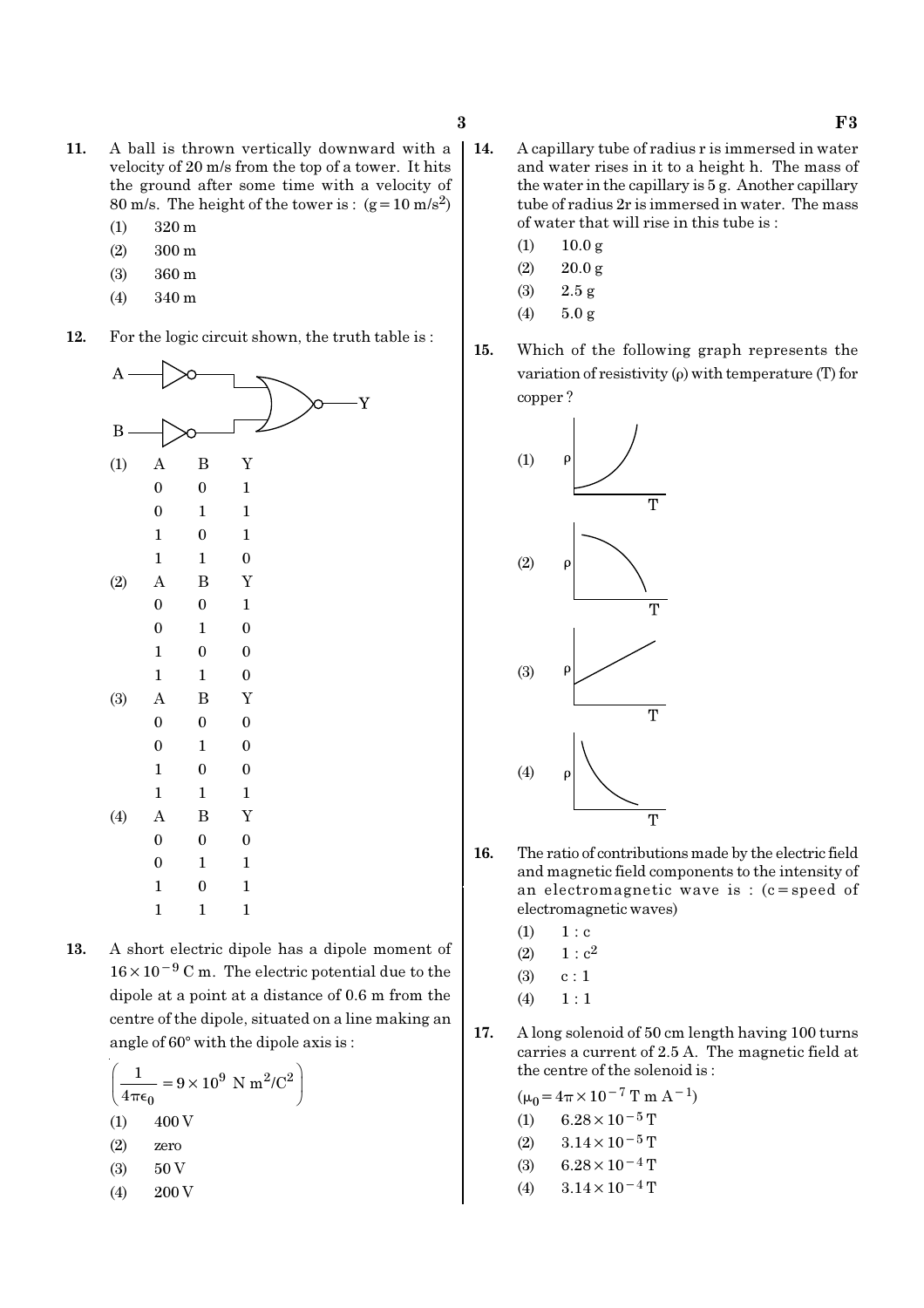- 18. For which one of the following, Bohr model is not valid ?
	- (1) Deuteron atom
	- (2) Singly ionised neon atom  $(Ne^+)$
	- (3) Hydrogen atom
	- (4) Singly ionised helium atom  $(He<sup>+</sup>)$
- 19. The energy equivalent of 0.5 g of a substance is :
	- (1)  $1.5 \times 10^{13}$  J
	- (2)  $0.5 \times 10^{13}$  J
	- (3)  $4.5 \times 10^{16}$  J
	- (4)  $4.5 \times 10^{13}$  J
- 20. Taking into account of the significant figures, what is the value of 9.99 m−0.0099 m ?
	- $(1)$  9.980 m
	- $(2)$  9.9 m
	- (3) 9.9801 m
	- (4) 9.98 m
- 21. In a guitar, two strings A and B made of same material are slightly out of tune and produce beats of frequency 6 Hz. When tension in B is slightly decreased, the beat frequency increases to 7 Hz. If the frequency of A is 530 Hz, the original frequency of B will be :
	- (1) 536 Hz
	- (2) 537 Hz
	- (3) 523 Hz
	- (4) 524 Hz
- 22. A series LCR circuit is connected to an ac voltage source. When L is removed from the circuit, the phase difference between current and voltage  $is \frac{1}{3}$ π . If instead C is removed from the circuit, the phase difference is again  $\frac{1}{3}$ π between current and voltage. The power factor of the circuit is :
	- $(1)$  1.0
	- $(2) -1.0$
	- (3) zero
	- (4) 0.5
- 23. The quantities of heat required to raise the temperature of two solid copper spheres of radii  $r_1$  and  $r_2$  ( $r_1$ =1.5  $r_2$ ) through 1 K are in the ratio :
	- $(1)$  $\overline{2}$ (2) 5 3 (3) 27 8 (4)  $\frac{9}{4}$ 4

**24.** The Brewsters angle  $i_b$  for an interface should be :

- (1)  $45^{\circ} < i_b < 90^{\circ}$
- (2)  $i_h = 90^\circ$
- (3)  $0^{\circ} < i_b < 30^{\circ}$
- (4)  $30^{\circ} < i_b < 45^{\circ}$
- 25. Two cylinders A and B of equal capacity are connected to each other via a stop cock. A contains an ideal gas at standard temperature and pressure. B is completely evacuated. The entire system is thermally insulated. The stop cock is suddenly opened. The process is :
	- (1) isochoric
	- (2) isobaric
	- (3) isothermal
	- (4) adiabatic
- 26. An iron rod of susceptibility 599 is subjected to a magnetising field of 1200 A m−1. The permeability of the material of the rod is :

$$
(\mu_0\!=\!4\pi\!\times\!10^{-7}\,T\;m\;A^{-1})
$$

- (1)  $2.4\pi \times 10^{-5}$  T m A<sup>-1</sup>
- (2)  $2.4\pi \times 10^{-7}$  T m A<sup>-1</sup>
- (3)  $2.4\pi \times 10^{-4}$  T m A<sup>-1</sup>
- (4)  $8.0 \times 10^{-5}$  T m A<sup>-1</sup>
- 27. The capacitance of a parallel plate capacitor with air as medium is  $6 \mu$ F. With the introduction of a dielectric medium, the capacitance becomes  $30 \mu$ F. The permittivity of the medium is :
	- $(\epsilon_0 = 8.85 \times 10^{-12} \text{ C}^2 \text{ N}^{-1} \text{ m}^{-2})$ (1)  $0.44 \times 10^{-10}$  C<sup>2</sup> N<sup>-1</sup> m<sup>-2</sup> (2)  $5.00 \text{ C}^2 \text{ N}^{-1} \text{ m}^{-2}$ (3)  $0.44 \times 10^{-13}$  C<sup>2</sup> N<sup>-1</sup> m<sup>-2</sup>
	- (4)  $1.77 \times 10^{-12}$  C<sup>2</sup> N<sup>-1</sup> m<sup>-2</sup>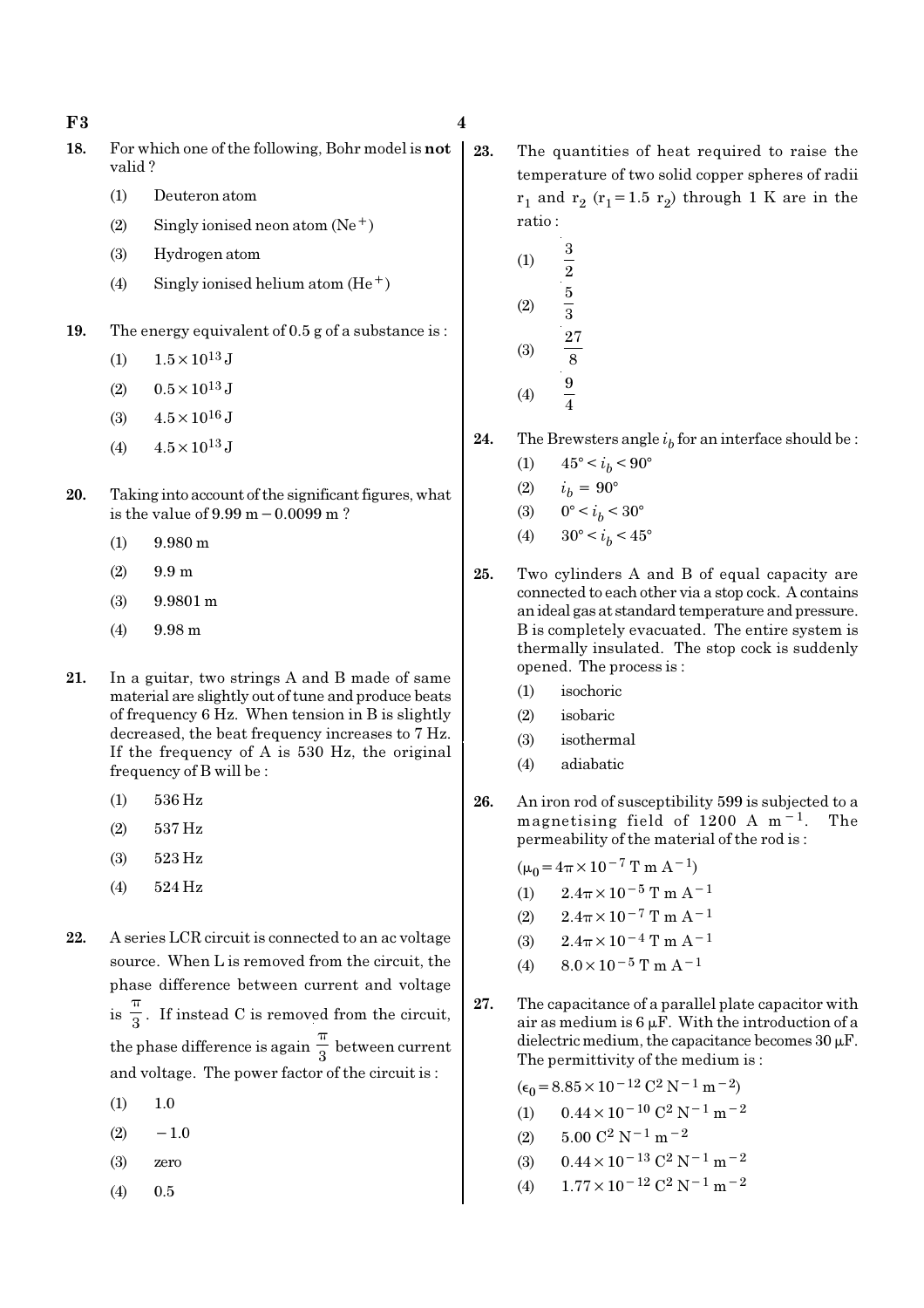- 28. A charged particle having drift velocity of  $7.5 \times 10^{-4}$  m s<sup>-1</sup> in an electric field of  $3 \times 10^{-10}$  Vm<sup>-1</sup>, has a mobility in m<sup>2</sup> V<sup>-1</sup> s<sup>-1</sup>  $of:$ 
	- $(1)$  2.5×10<sup>-6</sup>
	- $(2)$  2.25×10<sup>-15</sup>
	- (3)  $2.25 \times 10^{15}$
	- (4)  $2.5 \times 10^6$
- 29. The color code of a resistance is given below :



The values of resistance and tolerance, respectively, are :

- (1)  $4.7 \text{ k}\Omega, 5\%$
- (2) 470  $\Omega$ , 5%
- (3)  $470 \text{ k}\Omega$ , 5%
- (4)  $47 k\Omega$ , 10%
- 30. The solids which have the negative temperature coefficient of resistance are :
	- (1) semiconductors only
	- (2) insulators and semiconductors
	- (3) metals
	- (4) insulators only
- 31. A body weighs 72 N on the surface of the earth. What is the gravitational force on it, at a height equal to half the radius of the earth ?
	- (1) 30 N
	- (2) 24 N
	- (3) 48 N
	- (4) 32 N
- 32. A 40  $\mu$ F capacitor is connected to a 200 V, 50 Hz ac supply. The rms value of the current in the circuit is, nearly :
	- (1) 2.5 A
	- (2) 25.1 A
	- (3) 1.7 A
	- (4) 2.05 A
- 33. The phase difference between displacement and acceleration of a particle in a simple harmonic motion is :
	- $(1)$   $\frac{1}{x}$  rad 2 π (2) zero (3)  $\pi$  rad
	- (4)  $\frac{3\pi}{2}$  rad π
- 34. The average thermal energy for a mono-atomic gas is : ( $\rm{k_{B}}$  is Boltzmann constant and T, absolute temperature)
	- (1)  $\frac{3}{5}$  k<sub>B</sub>  $\frac{5}{2}$  k<sub>B</sub>T  $(2)$   $\frac{1}{2}$  k<sub>B</sub>  $\frac{7}{2}$  k<sub>B</sub>T (3)  $\frac{1}{2}$  k<sub>B</sub>  $\frac{1}{2} k_B T$ (4)  $\frac{3}{9}$  k<sub>B</sub>  $\frac{3}{2}$  k<sub>B</sub>T
- 35. Light of frequency 1.5 times the threshold frequency is incident on a photosensitive material. What will be the photoelectric current if the frequency is halved and intensity is doubled ?
	- (1) one-fourth
	- (2) zero
	- (3) doubled
	- (4) four times
- 36. A wire of length L, area of cross section A is hanging from a fixed support. The length of the wire changes to  $\mathrm{L}_1$  when mass M is suspended from its free end. The expression for Young's modulus is :

$$
(1) \qquad \frac{\text{MgL}}{\text{AL}_1} \\ (2) \qquad \frac{\text{MgL}}{\text{A(L}_1 - \text{L})} \\ (3) \qquad \frac{\text{MgL}_1}{\text{AL}}
$$

$$
(4) \qquad \frac{\text{Mg}(L_1 - L)}{\text{AL}}
$$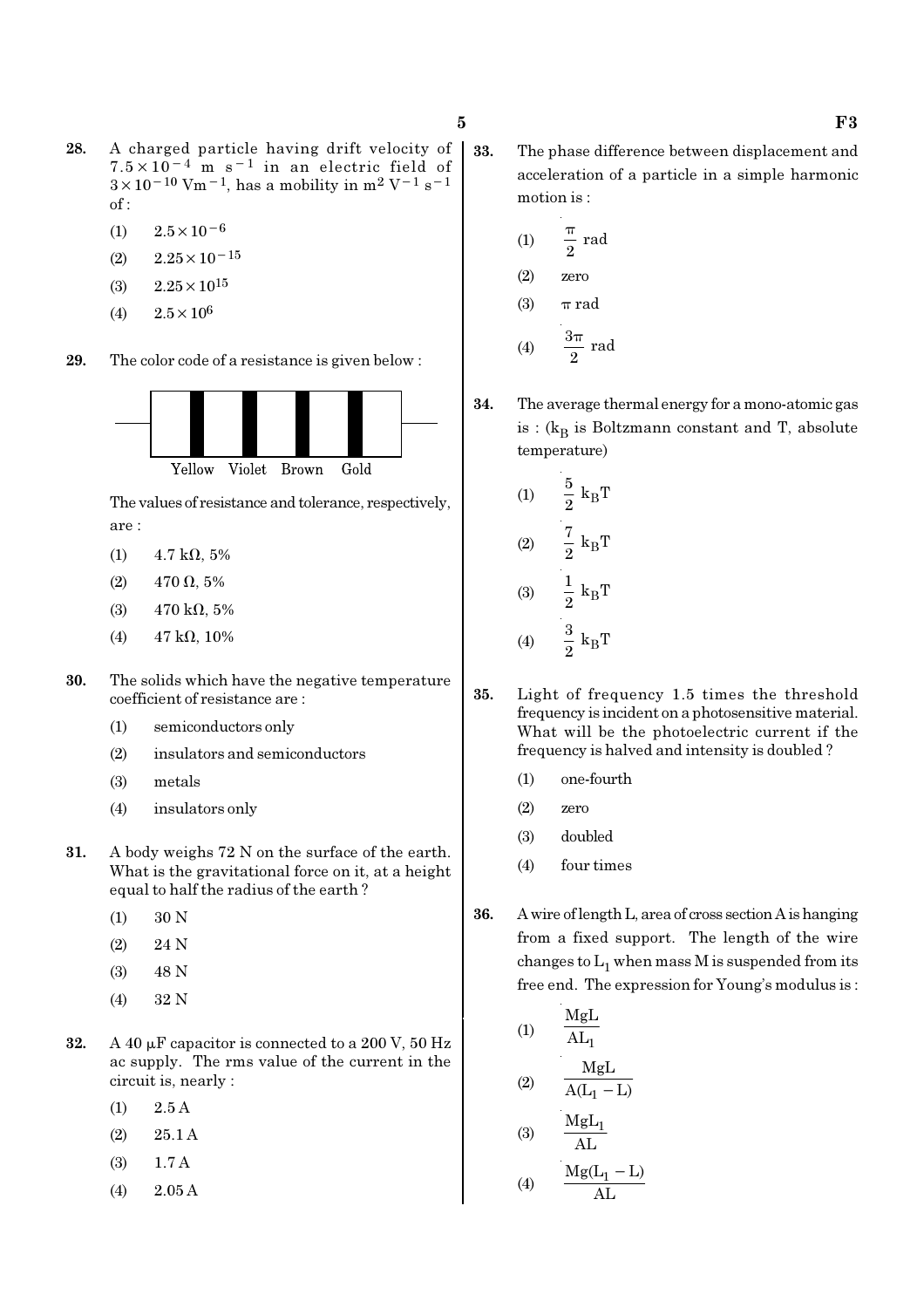- 37. A ray is incident at an angle of incidence  $i$  on one surface of a small angle prism (with angle of prism A) and emerges normally from the opposite surface. If the refractive index of the material of the prism is  $\mu$ , then the angle of incidence is nearly equal to :
	- $(1)$   $\mu$ A
	- (2) A 2 µ (3) A  $2\mu$ (4) 2A  $\mu$
- 38. Find the torque about the origin when a force of  $\hat{3j}$  N acts on a particle whose position vector is  $2 \, \overset{\circ}{k} \, \text{m}$  .
	- (1)  $-6\hat{i}$  N m
	- (2)  $6 \stackrel{\wedge}{k}$  N m
	- (3)  $6i \text{ N m}$
	- (4)  $6\hat{j}$  N m
- 39. In Young's double slit experiment, if the separation between coherent sources is halved and the distance of the screen from the coherent sources is doubled, then the fringe width becomes :
	- (1) four times
	- (2) one-fourth
	- (3) double
	- (4) half
- 40. The energy required to break one bond in DNA is  $10^{-20}$  J. This value in eV is nearly :
	- $(1)$  0.06
	- (2) 0.006
	- (3) 6
	- $(4)$  0.6
- **41.** When a uranium isotope  $\frac{235}{92}$ U is bombarded with a neutron, it generates  $^{89}_{36}\text{Kr}$  , three neutrons and :
	- (1)  $\frac{101}{36}$ Kr
	- $(2)$  $^{03}_{36}\rm{Kr}$
	-
	- (3)  $\frac{144}{56}Ba$
	- (4)  $\frac{91}{40}Zr$

42. Two particles of mass 5 kg and 10 kg respectively are attached to the two ends of a rigid rod of length 1 m with negligible mass.

> The centre of mass of the system from the 5 kg particle is nearly at a distance of :

- (1) 67 cm
- (2) 80 cm
- (3) 33 cm
- (4) 50 cm
- 43. Light with an average flux of  $20$  W/cm<sup>2</sup> falls on a non-reflecting surface at normal incidence having surface area 20 cm2. The energy received by the surface during time span of 1 minute is :
	- (1)  $24 \times 10^3$  J
	- (2)  $48 \times 10^3$  J
	- (3)  $10 \times 10^3$  J
	- (4)  $12 \times 10^3$  J
- 44. The increase in the width of the depletion region in a p-n junction diode is due to :
	- (1) both forward bias and reverse bias
	- (2) increase in forward current
	- (3) forward bias only
	- (4) reverse bias only
- 45. A resistance wire connected in the left gap of a metre bridge balances a 10  $\Omega$  resistance in the right gap at a point which divides the bridge wire in the ratio 3 : 2. If the length of the resistance wire is 1.5 m, then the length of 1  $\Omega$  of the resistance wire is :
	- (1)  $1.5 \times 10^{-1}$  m
	- $(2)$  1.5 × 10<sup>-2</sup> m
	- (3)  $1.0 \times 10^{-2}$  m
	- (4)  $1.0 \times 10^{-1}$  m
- 
-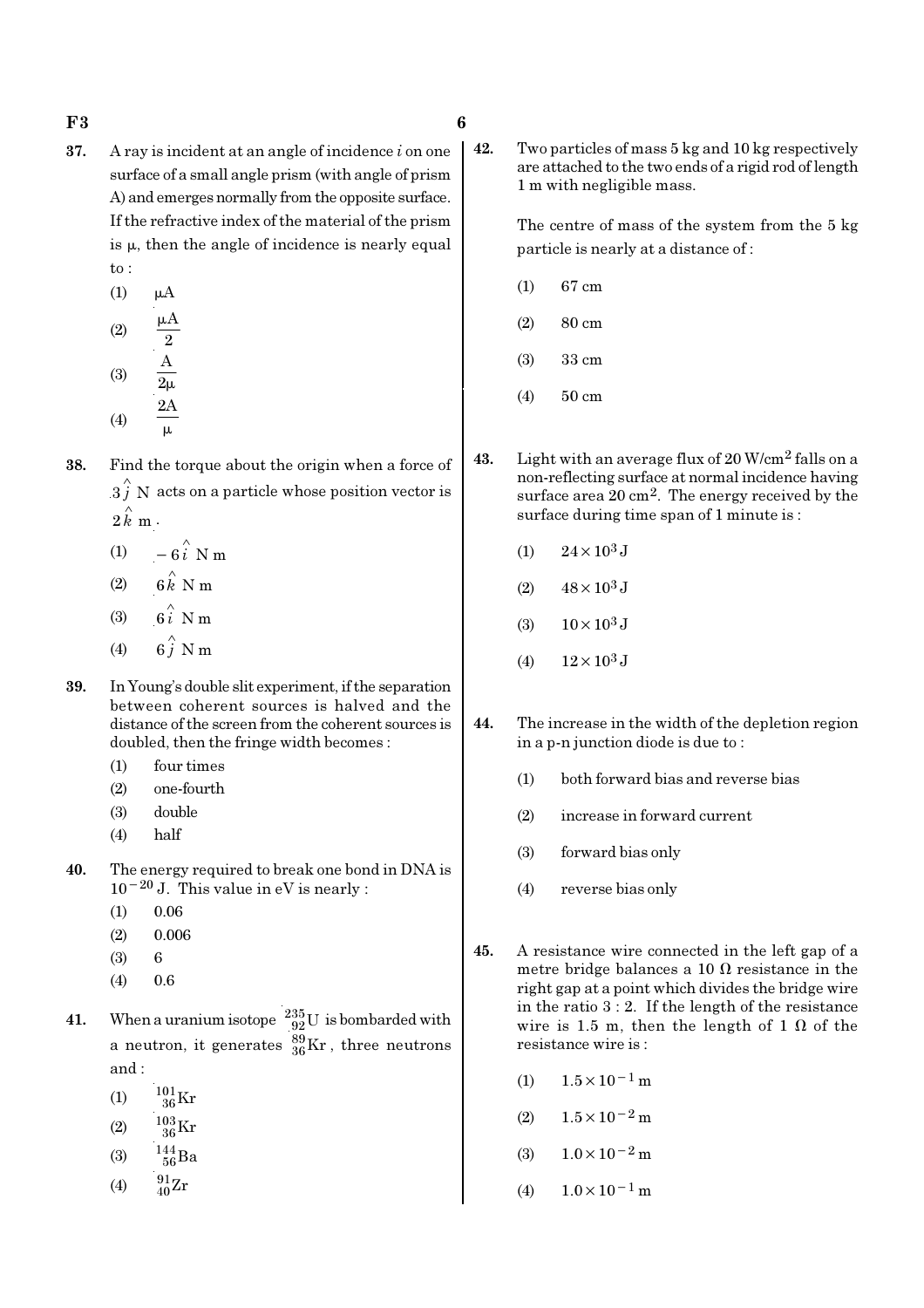46. Identify compound X in the following sequence of reactions :





C<sub>1</sub> (3)



- 47. Identify a molecule which does not exist.
	- $(1)$   $C_2$
	- $(2)$   $O_2$
	- $(3)$  He<sub>2</sub>
	- $(4)$  Li<sub>2</sub>
- 48. Which of the following is a natural polymer ?
	- (1) polybutadiene
	- (2) poly (Butadiene-acrylonitrile)
	- (3) cis-1,4-polyisoprene
	- (4) poly (Butadiene-styrene)
- 49. An increase in the concentration of the reactants of a reaction leads to change in :
	- (1) threshold energy
	- (2) collision frequency
	- (3) activation energy
	- (4) heat of reaction
- 50. Anisole on cleavage with HI gives :



- 51. The number of protons, neutrons and electrons in  $^{175}_{71}$ Lu, respectively, are:
	- (1) 71, 71 and 104
	- (2) 175, 104 and 71
	- (3) 71, 104 and 71
	- (4) 104, 71 and 71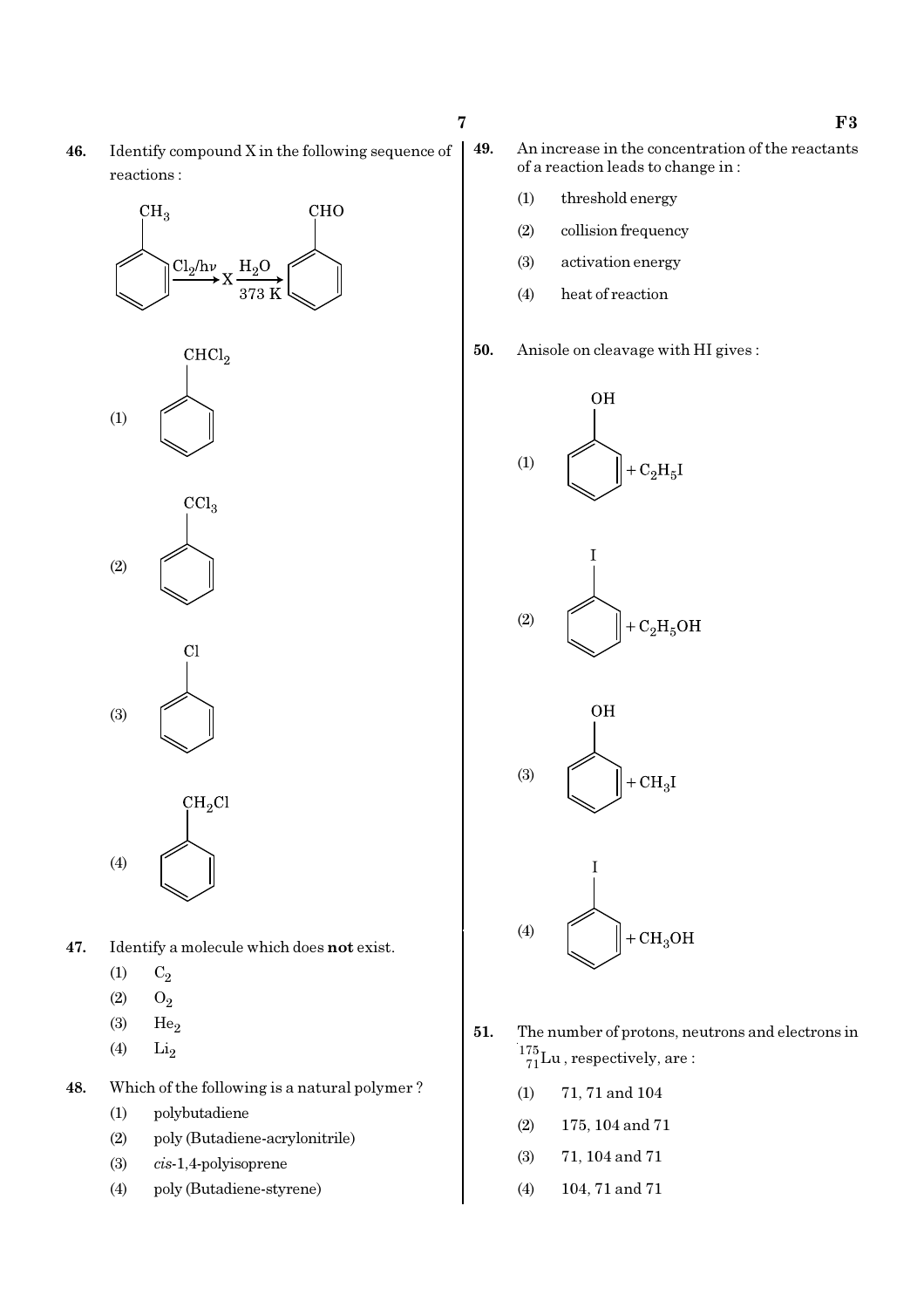- $\mathbf{F3}$  8
- 52. The calculated spin only magnetic moment of  $Cr^{2+}$ ion is :
	- (1) 5.92 BM
	- (2) 2.84 BM
	- (3) 3.87 BM
	- $(4)$  4.90 BM

### 53. Match the following :

|                   | Oxide                   |       | <b>Nature</b>                                    |
|-------------------|-------------------------|-------|--------------------------------------------------|
| (a)               | CO.                     | (i)   | Basic                                            |
| (b)               | BaO                     | (ii)  | Neutral                                          |
| $\left( c\right)$ | $\text{Al}_2\text{O}_3$ | (iii) | Acidic                                           |
| (d)               | $Cl_2O_7$               | (iv)  | Amphoteric                                       |
|                   |                         |       | Which of the following is <b>correct</b> option? |
|                   |                         |       |                                                  |

|     | (a)   | (b)   | (c)   | (d)    |
|-----|-------|-------|-------|--------|
| (1) | (iii) | (iv)  | (i)   | $\sin$ |
| (2) | (iv)  | (iii) | (ii)  | (i)    |
| (3) | (i)   | (ii)  | (iii) | (iv)   |
| (4) | (ii)  | (i)   | (iv)  | (iii)  |

- 54. Urea reacts with water to form A which will decompose to form B. B when passed through  $Cu^{2+}$  (aq), deep blue colour solution C is formed. What is the formula of C from the following ?
	- (1)  $Cu(OH)<sub>2</sub>$
	- (2)  $CuCO<sub>3</sub>·Cu(OH)<sub>2</sub>$
	- $(3)$  CuSO<sub>4</sub>
	- (4)  $[Cu(NH_3)_4]^{2+}$
- 55. Match the following and identify the correct option.

| (a)                       |          | $CO(g) + H2(g)$          |      | (i)   | $Mg(HCO3)2 +$<br>Ca(HCO <sub>3</sub> ) <sub>2</sub> |
|---------------------------|----------|--------------------------|------|-------|-----------------------------------------------------|
| (b)                       | water    | Temporary<br>hardness of |      | (ii)  | An electron<br>deficient hydride                    |
| $\left( \text{c} \right)$ | $B_2H_6$ |                          |      | (iii) | Synthesis gas                                       |
| (d)                       |          | $H_2O_2$                 |      |       | Non-planar<br>structure                             |
|                           | (a)      | (b)                      | (c)  | (d)   |                                                     |
| (1)                       | (iii)    | (iv)                     | (ii) | (i)   |                                                     |
| (2)                       | (i)      | (iii)                    | (ii) | (iv)  |                                                     |
| (3)                       | (iii)    | (i)                      | (ii) | (iv)  |                                                     |
| (4)                       | (iii)    | (ii)                     | (i)  | (iv)  |                                                     |

- - 56. The mixture which shows positive deviation from Raoult's law is :
		- (1) Acetone+Chloroform
		- $(2)$  Chloroethane + Bromoethane
		- (3) Ethanol+Acetone
		- (4) Benzene+Toluene
	- 57. The freezing point depression constant  $(K_f)$  of benzene is  $5.12 \text{ K}$  kg mol<sup>-1</sup>. The freezing point depression for the solution of molality 0.078 m containing a non-electrolyte solute in benzene is (rounded off upto two decimal places) :
		- $(1)$  0.40 K
		- $(2)$  0.60 K
		- $(3)$  0.20 K
		- (4) 0.80 K
	- 58. Which of the following set of molecules will have zero dipole moment ?
		- (1) Nitrogen trifluoride, beryllium difluoride, water, 1,3-dichlorobenzene
		- (2) Boron trifluoride, beryllium difluoride, carbon dioxide, 1,4-dichlorobenzene
		- (3) Ammonia, beryllium difluoride, water, 1,4-dichlorobenzene
		- (4) Boron trifluoride, hydrogen fluoride, carbon dioxide, 1,3-dichlorobenzene
	- 59. A tertiary butyl carbocation is more stable than a secondary butyl carbocation because of which of the following ?
		- (1)  $-$  R effect of  $-$  CH<sub>3</sub> groups
		- (2) Hyperconjugation
		- (3)  $-I$  effect of  $-CH<sub>3</sub>$  groups
		- (4) + R effect of  $-CH<sub>3</sub>$  groups
	- **60.** Find out the solubility of  $Ni(OH)_2$  in 0.1 M NaOH. Given that the ionic product of  $\mathrm{Ni(OH)}_{2}$  is  $2 \times 10^{-15}$ .
		- (1)  $1 \times 10^{-13}$  M
		- (2)  $1 \times 10^8$  M
		- (3)  $2 \times 10^{-13}$  M
		- (4)  $2 \times 10^{-8}$  M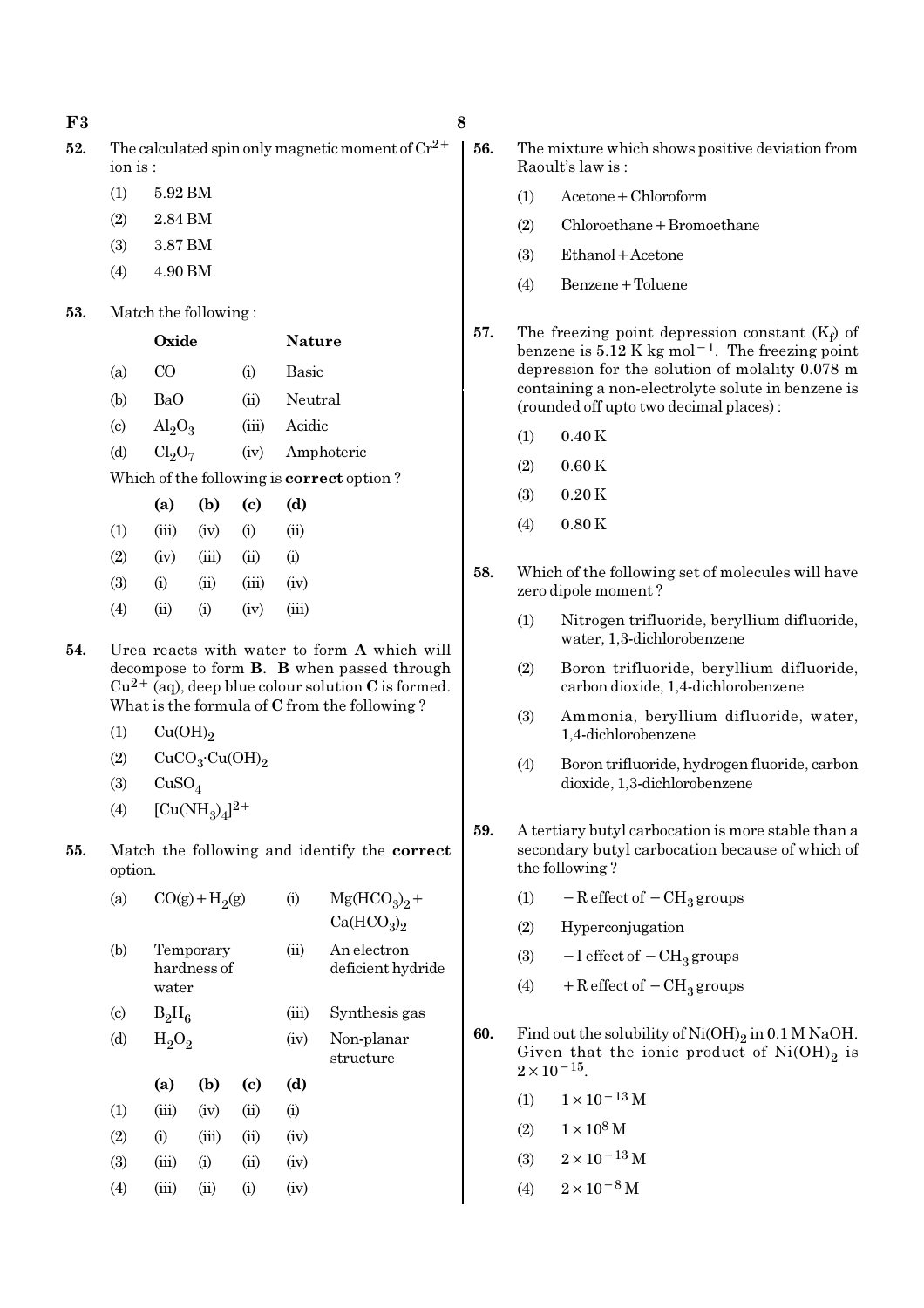- 61. Reaction between acetone and methylmagnesium chloride followed by hydrolysis will give :
	- (1) Tert. butyl alcohol
	- (2) Isobutyl alcohol
	- (3) Isopropyl alcohol
	- (4) Sec. butyl alcohol
- 62. Which of the following amine will give the carbylamine test ?

 $NCH<sub>3</sub>2$ (1)



 $NH<sub>2</sub>$ (3)



63. An alkene on ozonolysis gives methanal as one of the product. Its structure is :



**64.** A mixture of  $N_2$  and Ar gases in a cylinder contains 7 g of  $\mathrm{N}_2$  and 8 g of Ar. If the total pressure of the mixture of the gases in the cylinder is 27 bar, the partial pressure of  $\mathrm{N}_2 \, \mathrm{is}$  :

[Use atomic masses (in g mol<sup>-1</sup>) : N = 14, Ar = 40]

- (1) 15 bar
- (2) 18 bar
- (3) 9 bar
- (4) 12 bar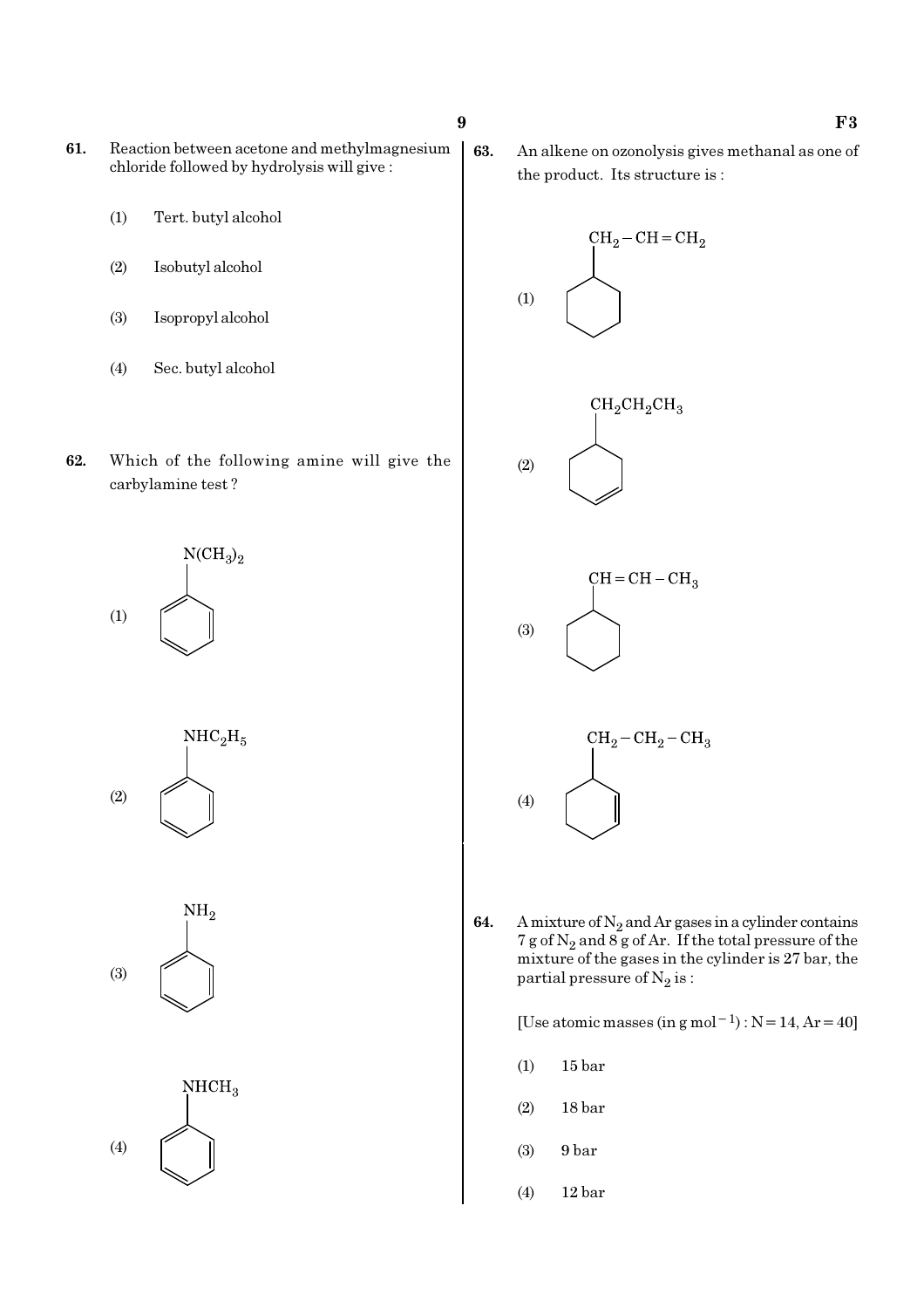65. Which of the following is the correct order of increasing field strength of ligands to form coordination compounds ?

$$
(1) \tF^- < SCN^- < C_2O_4^{2-} < CN^-
$$

- (2)  $CN^- < C_2O_4^{2-} < SCN^- < F^-$
- (3)  $\text{SCN}^- \leq F^- \leq C_2 O_4^{2-} \leq \text{CN}^-$
- (4)  $\text{SCN}^-$  < F<sup>-</sup> < CN<sup>-</sup> < C<sub>2</sub> $\text{O}_4^{2-}$
- 66. Paper chromatography is an example of :
	- (1) Thin layer chromatography
	- (2) Column chromatography
	- (3) Adsorption chromatography
	- (4) Partition chromatography
- 67. Sucrose on hydrolysis gives :
	- (1)  $\alpha$ -D-Glucose + β-D-Fructose
	- (2) α-D-Fructose+β-D-Fructose
	- (3)  $β-D-Glucose + α-D-Fructose$
	- (4) α-D-Glucose+β-D-Glucose
- 68. The rate constant for a first order reaction is  $4.606 \times 10^{-3}$  s<sup>-1</sup>. The time required to reduce 2.0 g of the reactant to 0.2 g is :
	- $(1)$  500 s
	- $(2)$  1000 s
	- (3) 100 s
	- (4) 200 s
- 69. Reaction between benzaldehyde and acetophenone in presence of dilute NaOH is known as :
	- (1) Cross Cannizzaro's reaction
	- (2) Cross Aldol condensation
	- (3) Aldol condensation
	- (4) Cannizzaro's reaction
- 70. Which of the following is not correct about carbon monoxide ?
	- (1) The carboxyhaemoglobin (haemoglobin bound to CO) is less stable than oxyhaemoglobin.
	- (2) It is produced due to incomplete combustion.
	- (3) It forms carboxyhaemoglobin.
	- (4) It reduces oxygen carrying ability of blood.

71. Hydrolysis of sucrose is given by the following reaction.

 $Sucrose+H_2O \rightleftharpoons Glucose+Fructose$ 

If the equilibrium constant (K<sub>c</sub>) is  $2 \times 10^{13}$  at 300 K, the value of  $\Delta_r G^\ominus$  at the same temperature will be :

- (1)  $8.314 \text{ J mol}^{-1}\text{K}^{-1} \times 300 \text{ K} \times \ln(3 \times 10^{13})$
- (2)  $-8.314 \text{ J} \text{ mol}^{-1} \text{K}^{-1} \times 300 \text{ K} \times \ln(4 \times 10^{13})$
- (3)  $-8.314 \,\mathrm{J} \,\mathrm{mol}^{-1} \mathrm{K}^{-1} \times 300 \,\mathrm{K} \times \ln(2 \times 10^{13})$
- (4)  $8.314 \text{ J mol}^{-1} \text{K}^{-1} \times 300 \text{ K} \times \ln(2 \times 10^{13})$
- **72.** HCl was passed through a solution of  $\text{CaCl}_2$ ,  $\text{MgCl}_2$ and NaCl. Which of the following compound(s) crystallise(s) ?
	- (1) Only  $MgCl<sub>2</sub>$
	- (2) NaCl,  $MgCl<sub>2</sub>$  and  $CaCl<sub>2</sub>$
	- (3) Both  $\mathrm{MgCl}_2$  and  $\mathrm{CaCl}_2$
	- (4) Only NaCl
- 73. An element has a body centered cubic (bcc) structure with a cell edge of 288 pm. The atomic radius is :
	- (1)  $\frac{4}{\sqrt{2}} \times 288 \text{ pm}$ 3

$$
(2) \qquad \frac{4}{\sqrt{2}} \times 288 \text{ pm}
$$

$$
(3) \qquad \frac{\sqrt{3}}{4} \times 288 \text{ pm}
$$

$$
(4) \qquad \frac{\sqrt{2}}{4} \times 288 \text{ pm}
$$

- 74. Which of the following oxoacid of sulphur has  $-O-O-$  linkage ?
	- (1)  $\rm{H_2S_2O_8}$ , peroxodisulphuric acid
	- (2)  $H_2S_2O_7$ , pyrosulphuric acid
	- (3)  $H_2SO_3$ , sulphurous acid
	- (4)  $H_2SO_4$ , sulphuric acid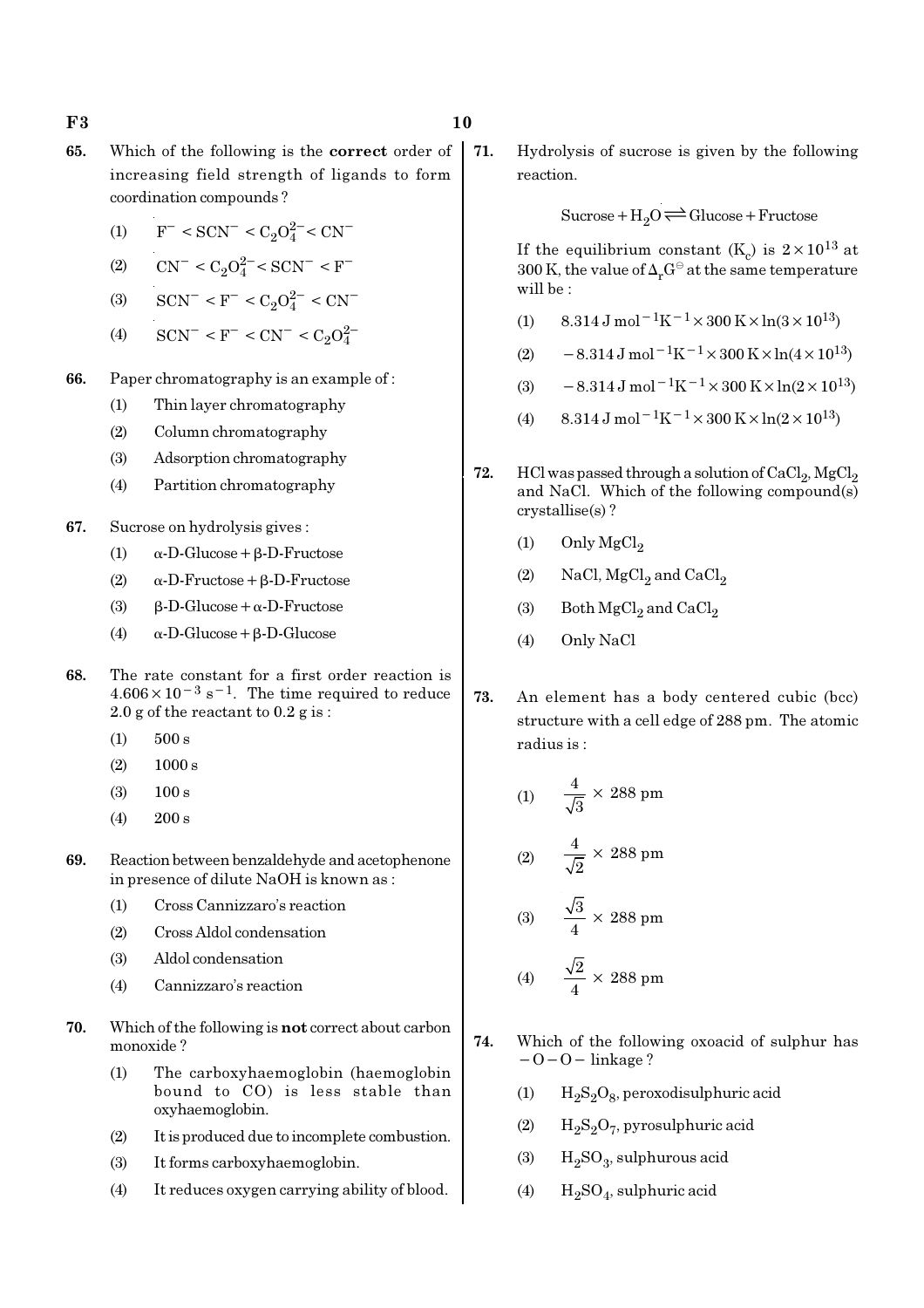- 75. Identify the incorrect statement.
	- (1) Interstitial compounds are those that are formed when small atoms like H, C or N are trapped inside the crystal lattices of metals.
	- (2) The oxidation states of chromium in  $CrO_4^{2-}$ and  $Cr_2O_7^{2-}$  are not the same.
	- (3) Cr<sup>2+</sup>(d<sup>4</sup>) is a stronger reducing agent than  $Fe^{2+}(d^6)$  in water.
	- (4) The transition metals and their compounds are known for their catalytic activity due to their ability to adopt multiple oxidation states and to form complexes.
- 76. Which of the following is a cationic detergent ?
	- (1) Cetyltrimethyl ammonium bromide
	- (2) Sodium dodecylbenzene sulphonate
	- (3) Sodium lauryl sulphate
	- (4) Sodium stearate
- 77. The correct option for free expansion of an ideal gas under adiabatic condition is :
	- (1)  $q < 0$ ,  $\Delta T = 0$  and  $w = 0$
	- (2)  $q > 0$ ,  $\Delta T > 0$  and  $w > 0$
	- (3)  $q = 0, \Delta T = 0$  and  $w = 0$
	- (4)  $q = 0$ ,  $\Delta T < 0$  and  $w > 0$
- 78. On electrolysis of dil.sulphuric acid using Platinum (Pt) electrode, the product obtained at anode will be :
	- (1)  $H_2S$  gas
	- $(2)$  SO<sub>2</sub> gas
	- (3) Hydrogen gas
	- (4) Oxygen gas
- 79. Identify the correct statement from the following :
	- (1) Vapour phase refining is carried out for Nickel by Van Arkel method.
	- (2) Pig iron can be moulded into a variety of shapes.
	- (3) Wrought iron is impure iron with 4% carbon.
	- (4) Blister copper has blistered appearance due to evolution of CO<sub>2</sub>.
- 80. Which of the following is a basic amino acid ?
	- (1) Tyrosine
	- (2) Lysine
	- (3) Serine
	- (4) Alanine
- 81. Identify the incorrect match.

### Name IUPAC Official Name

- (a) Unnilunium (i) Mendelevium
- (b) Unniltrium (ii) Lawrencium
- (c) Unnilhexium (iii) Seaborgium
- (d) Unununnium (iv) Darmstadtium
- $(1)$   $(c)$ ,  $(iii)$
- $(2)$   $(d), (iv)$
- $(3)$   $(a), (i)$
- $(4)$  (b), (ii)
- 82. Which of the following alkane cannot be made in good yield by Wurtz reaction ?
	- (1) n-Heptane
	- (2) n-Butane
	- (3) n-Hexane
	- (4) 2,3-Dimethylbutane
- 83. Elimination reaction of 2-Bromo-pentane to form pent-2-ene is :
	- (a) β-Elimination reaction
	- (b) Follows Zaitsev rule
	- (c) Dehydrohalogenation reaction
	- (d) Dehydration reaction
	- $(1)$   $(b), (c), (d)$
	- $(2)$   $(a), (b), (d)$
	- $(3)$   $(a), (b), (c)$
	- $(4)$  (a), (c), (d)
- 84. The number of Faradays(F) required to produce  $20$  g of calcium from molten CaCl $_2$  (Atomic mass of Ca=40 g mol<sup>-1</sup>) is :
	- $(1)$  3
	- $(2) 4$
	- $(3) 1$
	- $(4)$  2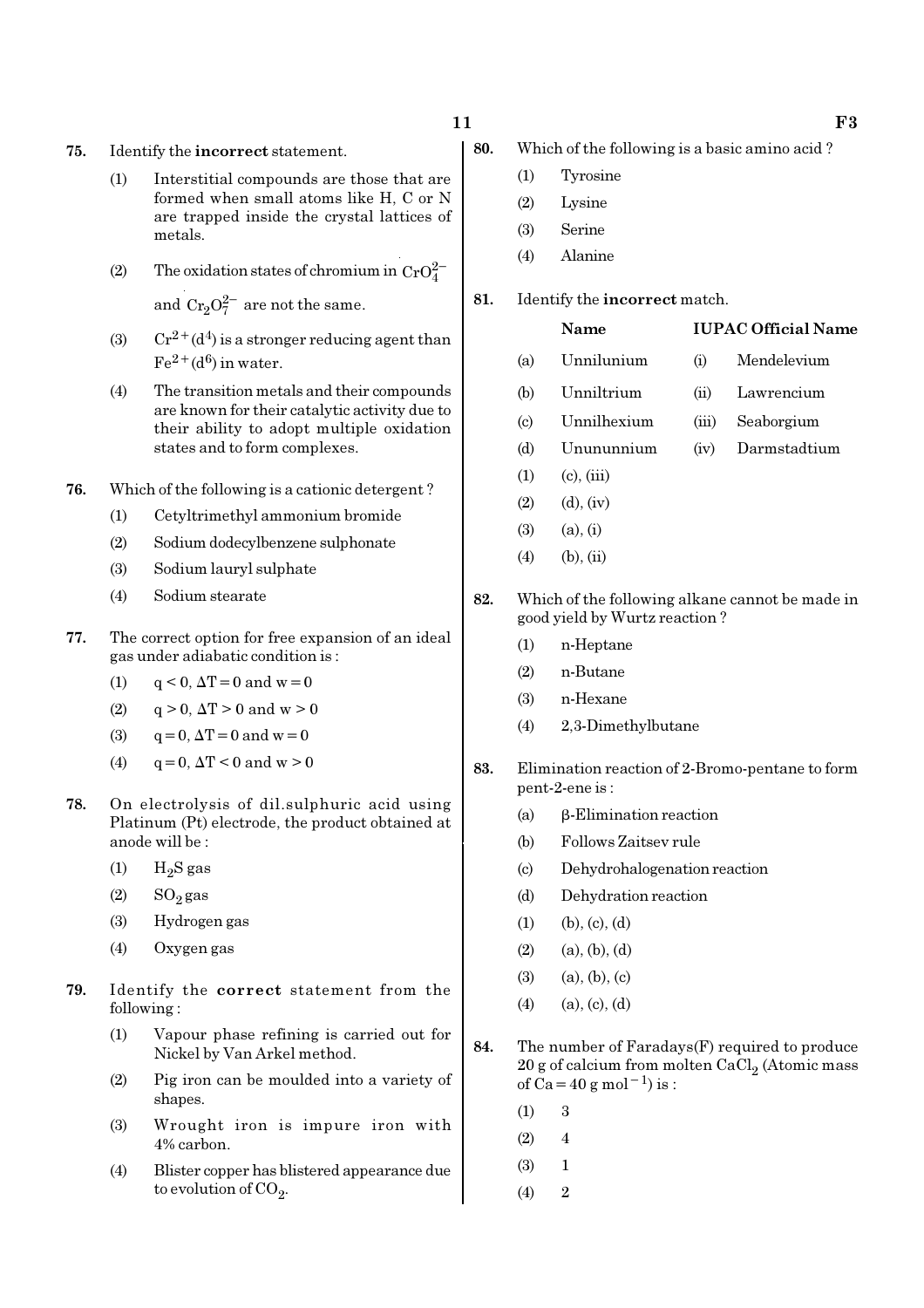- 
- $F3$  and  $12$ 85. Which one of the followings has maximum number of atoms ?
	- (1) 1 g of  $O_2(g)$  [Atomic mass of O = 16]
	- (2) 1 g of  $Li(s)$  [Atomic mass of  $Li = 7$ ]
	- (3) 1 g of Ag(s) [Atomic mass of Ag =  $108$ ]
	- (4) 1 g of Mg(s) [Atomic mass of Mg = 24]
- 86. For the reaction,  $2Cl(g) \rightarrow Cl_2(g)$ , the correct option is :
	- (1)  $\Delta_r H \leq 0$  and  $\Delta_r S > 0$
	- (2)  $\Delta_v H \leq 0$  and  $\Delta_v S \leq 0$
	- (3)  $\Delta_r H > 0$  and  $\Delta_r S > 0$
	- (4)  $\Delta_r H > 0$  and  $\Delta_r S < 0$
- 87. Identify the correct statements from the following :
	- (a)  $CO_2(g)$  is used as refrigerant for ice-cream and frozen food.
	- (b) The structure of  $C_{60}$  contains twelve six carbon rings and twenty five carbon rings.
	- (c) ZSM-5, a type of zeolite, is used to convert alcohols into gasoline.
	- (d) CO is colorless and odourless gas.
	- $(1)$  (b) and  $(c)$  only
	- $(2)$   $(c)$  and  $(d)$  only
	- $(3)$   $(a)$ ,  $(b)$  and  $(c)$  only
	- $(4)$  (a) and (c) only
- 88. Measuring Zeta potential is useful in determining which property of colloidal solution ?
	- (1) Stability of the colloidal particles
	- (2) Size of the colloidal particles
	- (3) Viscosity
	- (4) Solubility
- 89. What is the change in oxidation number of carbon in the following reaction ?

 $\text{CH}_4(g) + 4\text{Cl}_2(g) \rightarrow \text{CCl}_4(l) + 4\text{HCl}(g)$ 

- (1)  $-4$  to  $+4$
- (2) 0 to  $-4$
- (3)  $+4$  to  $+4$
- (4)  $0 \text{ to } +4$
- 90. The following metal ion activates many enzymes, participates in the oxidation of glucose to produce ATP and with Na, is responsible for the transmission of nerve signals.
	- (1) Calcium
	- (2) Potassium
	- (3) Iron
	- (4) Copper
- 91. Presence of which of the following conditions in urine are indicative of Diabetes Mellitus ?
	- (1) Ketonuria and Glycosuria
	- (2) Renal calculi and Hyperglycaemia
	- (3) Uremia and Ketonuria
	- (4) Uremia and Renal Calculi
- 92. Match the following columns and select the correct option.

|     |                            |                 | Column - I     |      |       | Column - II                                |
|-----|----------------------------|-----------------|----------------|------|-------|--------------------------------------------|
|     | (a)                        | Placenta        |                |      | (i)   | Androgens                                  |
|     | (b)                        |                 | Zona pellucida |      | (ii)  | Human Chorionic                            |
|     |                            |                 |                |      |       | Gonadotropin                               |
|     |                            |                 |                |      |       | (hCG)                                      |
|     | $\left( \mathrm{c}\right)$ |                 | Bulbo-urethral |      | (iii) | Layer of the ovum                          |
|     |                            | glands          |                |      |       |                                            |
|     | (d)                        |                 | Leydig cells   |      | (iv)  | Lubrication of the                         |
|     |                            |                 |                |      |       | Penis                                      |
|     |                            | (a)             | (b)            | (c)  | (d)   |                                            |
|     | (1)                        | (iii)           | (ii)           | (iv) | (i)   |                                            |
|     | (2)                        | (ii)            | (iii)          | (iv) | (i)   |                                            |
|     | (3)                        | (iv)            | (iii)          | (i)  | (ii)  |                                            |
|     | (4)                        | (i)             | (iv)           | (ii) | (iii) |                                            |
| 93. |                            | correct option. |                |      |       | Match the following columns and select the |
|     |                            |                 | Column - I     |      |       | Column - II                                |

|                             |                  | UULULLILI - L |                            |       | UULULLIILE - 11  |
|-----------------------------|------------------|---------------|----------------------------|-------|------------------|
| (a)                         | <b>Bt</b> cotton |               |                            | (i)   | Gene therapy     |
| (b)                         |                  | Adenosine     |                            | (ii)  | Cellular defence |
|                             |                  | deaminase     |                            |       |                  |
|                             |                  | deficiency    |                            |       |                  |
| $\left( \mathrm{c} \right)$ | RNAi             |               |                            | (iii) | Detection of HIV |
|                             |                  |               |                            |       | infection        |
| (d)                         | PCR              |               |                            | (iv)  | Bacillus         |
|                             |                  |               |                            |       | thuringiensis    |
|                             | (a)              | (b)           | $\left( \mathrm{e}\right)$ | (d)   |                  |
| (1)                         | (ii)             | (iii)         | (iv)                       | (i)   |                  |
| (2)                         | (i)              | (ii)          | (iii)                      | (iv)  |                  |
| (3)                         | (iv)             | (i)           | (ii)                       | (iii) |                  |
| $\left( 4\right)$           | (iii)            | (ii)          | $\rm(i)$                   | (iv)  |                  |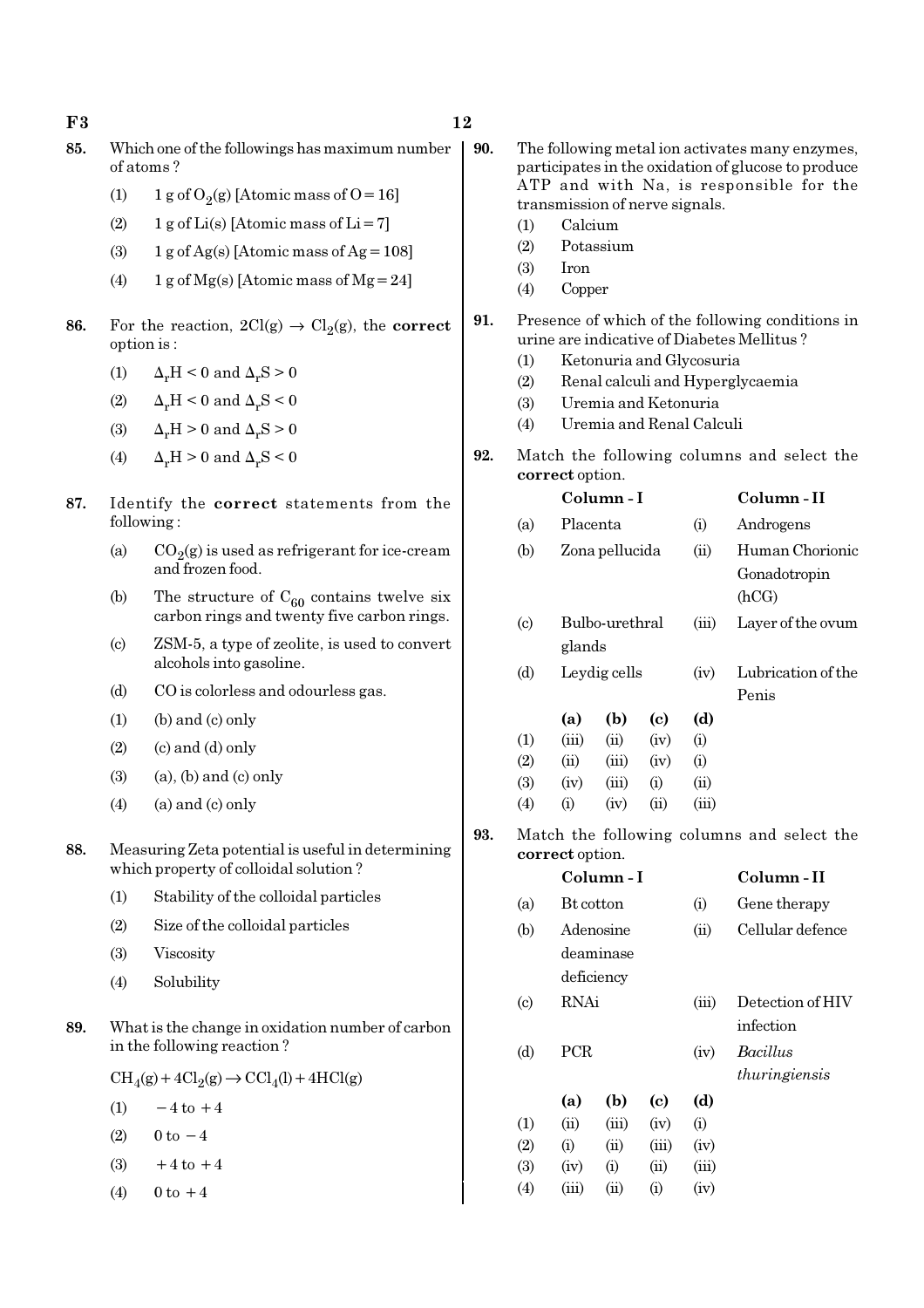|     |                            |            |                                                                                           |                      |       |                | 13 |
|-----|----------------------------|------------|-------------------------------------------------------------------------------------------|----------------------|-------|----------------|----|
| 94. |                            |            | The sequence that controls the copy number of the<br>linked DNA in the vector, is termed: |                      |       |                |    |
|     | (1)                        |            |                                                                                           | Palindromic sequence |       |                |    |
|     | (2)                        |            | Recognition site                                                                          |                      |       |                |    |
|     | (3)                        |            |                                                                                           | Selectable marker    |       |                |    |
|     | (4)                        | Ori site   |                                                                                           |                      |       |                |    |
| 95. |                            |            | Match the following columns and select the<br>correct option.                             |                      |       |                |    |
|     |                            |            | Column - I                                                                                |                      |       | Column-II      |    |
|     | (a)                        | gill slits | $6 - 15$ pairs of                                                                         |                      | (i)   | Trygon         |    |
|     | (b)                        |            | Heterocercal<br>caudal fin                                                                |                      | (ii)  | Cyclostomes    |    |
|     | $\left( \mathrm{c}\right)$ |            | Air Bladder                                                                               |                      | (iii) | Chondrichthyes |    |
|     | (d)                        |            | Poison sting                                                                              |                      |       | Osteichthyes   |    |
|     |                            | (a)        | (b)                                                                                       | (c)                  | (d)   |                |    |
|     | (1)                        | (iv)       | (ii)                                                                                      | (iii)                | (i)   |                |    |
|     | (2)                        | (i)        | (iv)                                                                                      | (iii)                | (ii)  |                |    |
|     | (3)                        | (ii)       | (iii)                                                                                     | (iv)                 | (i)   |                |    |
|     | (4)                        | (iii)      | (iv)                                                                                      | (i)                  | (ii)  |                |    |
|     |                            |            |                                                                                           |                      |       |                |    |

- 96. In which of the following techniques, the embryos are transferred to assist those females who cannot conceive ?
	- (1) ICSI and ZIFT
	- (2) GIFT and ICSI
	- (3) ZIFT and IUT
	- (4) GIFT and ZIFT
- 97. Select the correct events that occur during inspiration.
	- (a) Contraction of diaphragm
	- (b) Contraction of external inter-costal muscles
	- (c) Pulmonary volume decreases
	- (d) Intra pulmonary pressure increases
	- $(1)$   $(a)$ ,  $(b)$  and  $(d)$
	- $(2)$  only  $(d)$
	- $(3)$   $(a)$  and  $(b)$
	- $(4)$   $(c)$  and  $(d)$
- 98. The QRS complex in a standard ECG represents :
	- (1) Depolarisation of ventricles
	- (2) Repolarisation of ventricles
	- (3) Repolarisation of auricles
	- (4) Depolarisation of auricles
- 99. The enzyme enterokinase helps in conversion of :
	- (1) caseinogen into casein
	- (2) pepsinogen into pepsin
	- (3) protein into polypeptides
	- (4) trypsinogen into trypsin
- 100. Identify the correct statement with reference to human digestive system.
	- (1) Ileum is a highly coiled part.
	- (2) Vermiform appendix arises from duodenum.
	- (3) Ileum opens into small intestine.
	- (4) Serosa is the innermost layer of the alimentary canal.

### 101. Ray florets have :

- (1) Hypogynous ovary
- (2) Half inferior ovary
- (3) Inferior ovary
- (4) Superior ovary
- 102. Which of the following is put into Anaerobic sludge digester for further sewage treatment ?
	- (1) Effluents of primary treatment
	- (2) Activated sludge
	- (3) Primary sludge
	- (4) Floating debris
- 103. The number of substrate level phosphorylations in one turn of citric acid cycle is :
	- (1) Two
	- (2) Three
	- (3) Zero
	- (4) One
- 104. Identify the correct statement with regard to  $G_1$  phase (Gap 1) of interphase.
	- (1) Cell is metabolically active, grows but does not replicate its DNA.
	- (2) Nuclear Division takes place.
	- (3) DNA synthesis or replication takes place.
	- (4) Reorganisation of all cell components takes place.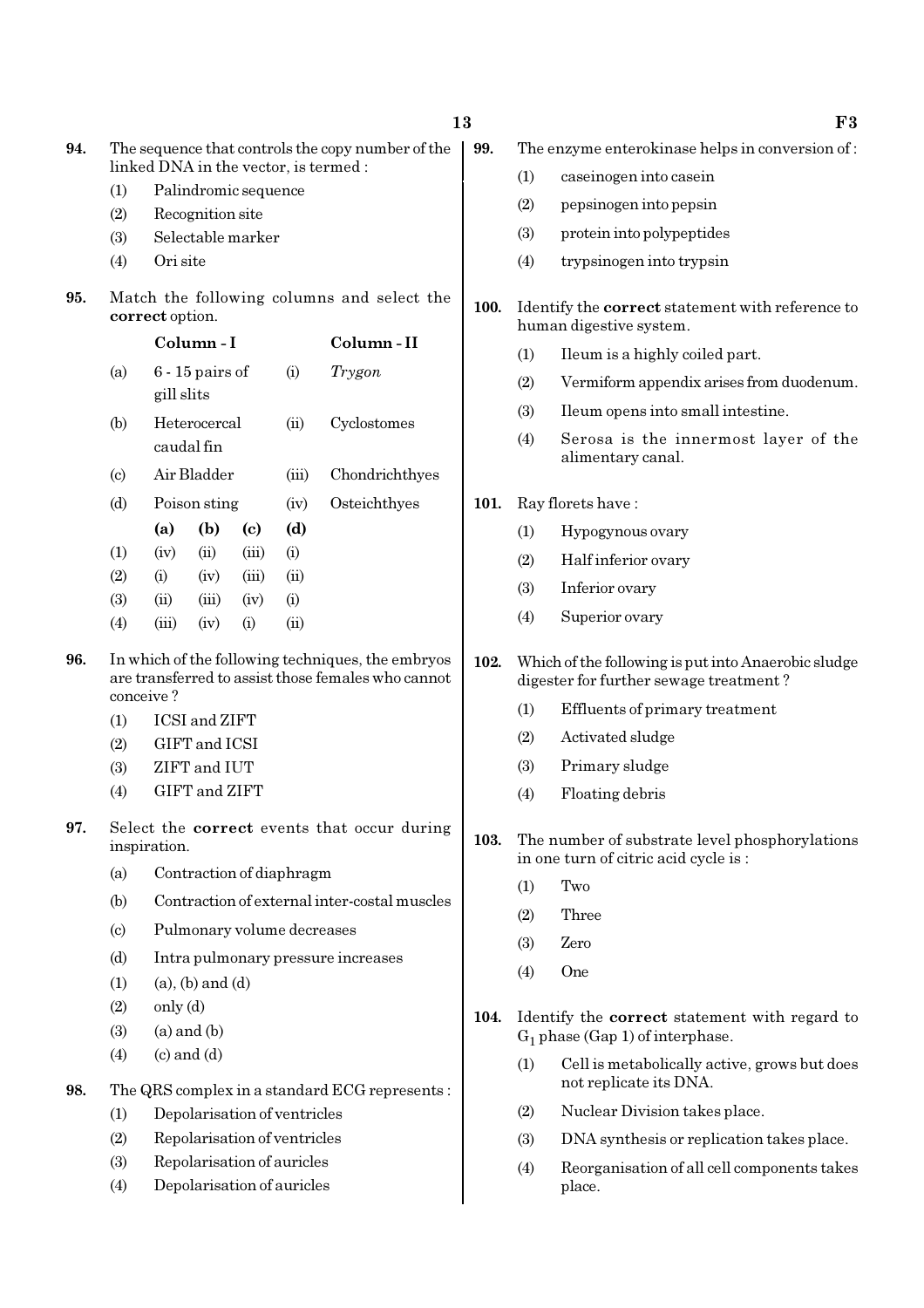- 105. Which of the following pairs is of unicellular algae ?
	- (1) Anabaena and Volvox
	- (2) Chlorella and Spirulina
	- (3) Laminaria and Sargassum
	- (4) Gelidium and Gracilaria
- 106. Identify the wrong statement with reference to immunity.
	- (1) Active immunity is quick and gives full response.
	- (2) Foetus receives some antibodies from mother, it is an example for passive immunity.
	- (3) When exposed to antigen (living or dead) antibodies are produced in the host's body. It is called "Active immunity".
	- (4) When ready-made antibodies are directly given, it is called "Passive immunity".
- 107. Match the following columns and select the correct option.

|                             |         | Column - I           |                            |            | Column-II                                     |
|-----------------------------|---------|----------------------|----------------------------|------------|-----------------------------------------------|
| (a)                         |         | <b>Floating Ribs</b> |                            | (i)        | Located between<br>second and<br>seventh ribs |
| (b)                         |         | Acromion             |                            |            | Head of the<br>Humerus                        |
| $\left( \mathrm{c} \right)$ | Scapula |                      |                            | (iii)      | Clavicle                                      |
| (d)                         |         | Glenoid cavity       |                            |            | Do not connect<br>with the sternum            |
|                             | (a)     | (b)                  | $\left( \mathrm{e}\right)$ | (d)        |                                               |
| $\left(1\right)$            | (iii)   | (ii)                 | (iv)                       | (i)        |                                               |
| (2)                         | (iv)    | (iii)                | (i)                        | $\rm (ii)$ |                                               |
| (3)                         | (ii)    | (iv)                 | (i)                        | (iii)      |                                               |
| $\left( 4\right)$           | (i)     | (iii)                | (ii)                       | (iv)       |                                               |

- 108. Identify the basic amino acid from the following.
	- (1) Lysine
	- (2) Valine
	- (3) Tyrosine
	- (4) Glutamic Acid
- 109. The plant parts which consist of two generations one within the other :
	- (a) Pollen grains inside the anther
	- (b) Germinated pollen grain with two male gametes
	- (c) Seed inside the fruit
	- (d) Embryo sac inside the ovule
	- $(1)$   $(c)$  and  $(d)$
	- $(2)$   $(a)$  and  $(d)$
	- $(3)$   $(a)$  only
	- $(4)$   $(a)$ ,  $(b)$  and  $(c)$
- 110. Identify the wrong statement with reference to transport of oxygen.
	- (1) Higher  $H^+$  conc. in alveoli favours the formation of oxyhaemoglobin.
	- (2) Low  $pCO_2$  in alveoli favours the formation of oxyhaemoglobin.
	- (3) Binding of oxygen with haemoglobin is mainly related to partial pressure of  $\mathrm{O}_2.$
	- (4) Partial pressure of  $\mathrm{CO}_2$  can interfere with  $O_2$  binding with haemoglobin.
- 111. Match the following columns and select the correct option.

|                             |           | Column - I      |          |           | Column - II        |
|-----------------------------|-----------|-----------------|----------|-----------|--------------------|
| (a)                         |           | Organ of Corti  |          | (i)       | Connects middle    |
|                             |           |                 |          |           | ear and pharynx    |
| (b)                         | Cochlea   |                 |          | (ii)      | Coiled part of the |
|                             |           |                 |          |           | labyrinth          |
| $\left( \mathrm{c} \right)$ |           | Eustachian tube |          | (iii)     | Attached to the    |
|                             |           |                 |          |           | oval window        |
| (d)                         | Stapes    |                 |          | (iv)      | Located on the     |
|                             |           |                 |          |           | basilar            |
|                             |           |                 |          |           | membrane           |
|                             | (a)       | (b)             | (c)      | (d)       |                    |
| $\left(1\right)$            | (iv)      | (ii)            | (i)      | (iii)     |                    |
| (2)                         | (i)       | (ii)            | (iv)     | (iii)     |                    |
| (3)                         | (ii)      | (iii)           | $\rm(i)$ | (iv)      |                    |
| $\left( 4\right)$           | (iii)     | (i)             | (iv)     | (ii)      |                    |
| ът.                         | $\cdot$ 1 | п.              |          | $\cdot$ 1 |                    |

- 112. Name the plant growth regulator which upon spraying on sugarcane crop, increases the length of stem, thus increasing the yield of sugarcane crop.
	- (1) Ethylene
	- (2) Abscisic acid
	- (3) Cytokinin
	- (4) Gibberellin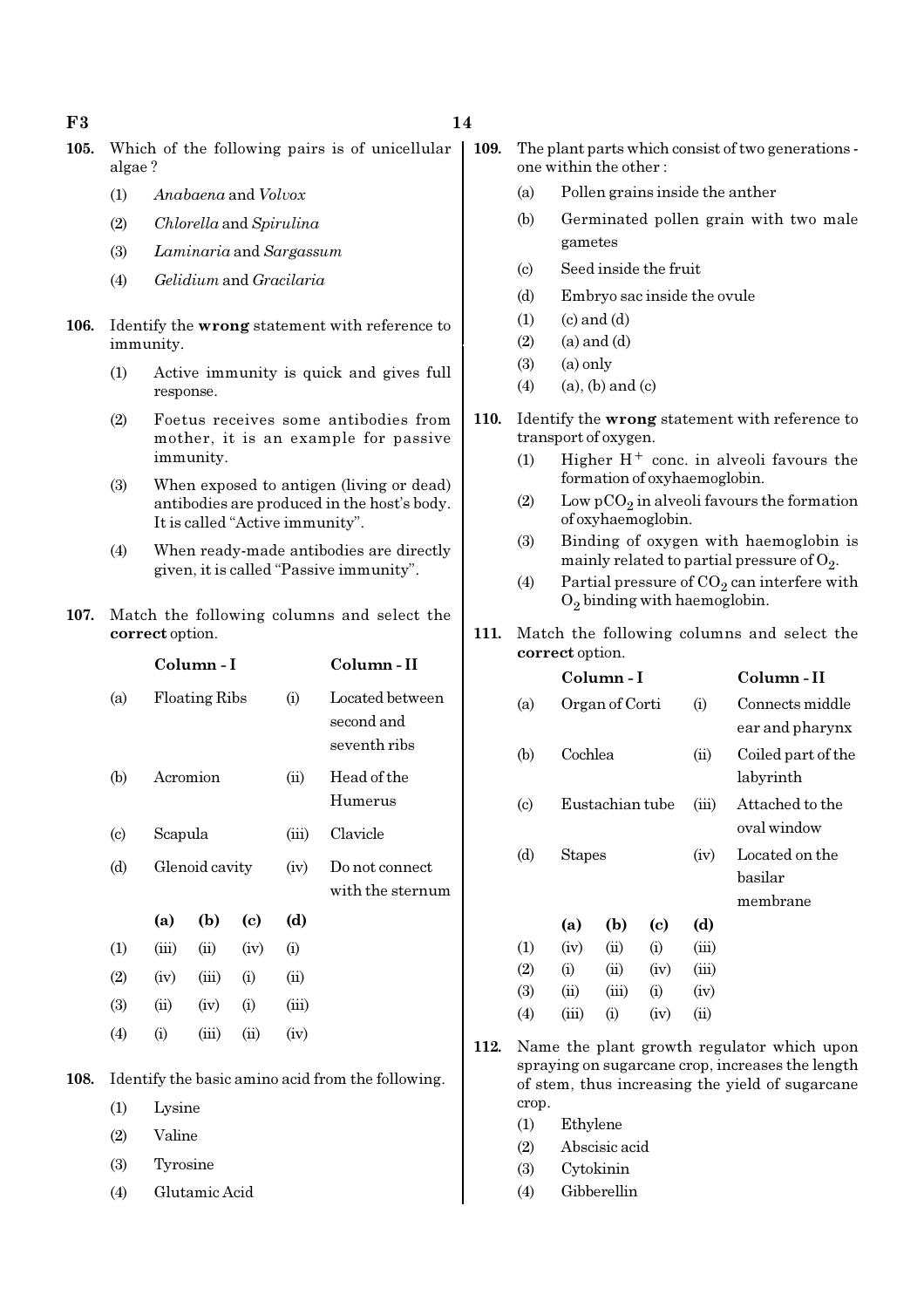| 15 | F3 |
|----|----|

- (1) Prop roots
- (2) Lateral roots
- (3) Fibrous roots
- (4) Primary roots
- 114. If the head of cockroach is removed, it may live for few days because :
	- (1) the head holds a small proportion of a nervous system while the rest is situated along the ventral part of its body.
	- (2) the head holds a  $1/3^{rd}$  of a nervous system while the rest is situated along the dorsal part of its body.
	- (3) the supra-oesophageal ganglia of the cockroach are situated in ventral part of abdomen.
	- (4) the cockroach does not have nervous system.
- 115. Strobili or cones are found in :
	- (1) Marchantia
	- (2) Equisetum
	- (3) Salvinia
	- (4) Pteris
- 116. Dissolution of the synaptonemal complex occurs during :
	- (1) Diplotene
	- (2) Leptotene
	- (3) Pachytene
	- (4) Zygotene
- 117. Match the following diseases with the causative organism and select the correct option.

|                             |         | Column - I |       |       | Column - II |
|-----------------------------|---------|------------|-------|-------|-------------|
| (a)                         | Typhoid |            |       | (i)   | Wuchereria  |
| (b)                         |         | Pneumonia  |       | (ii)  | Plasmodium  |
| $\left( \mathrm{c} \right)$ |         | Filariasis |       | (iii) | Salmonella  |
| (d)                         | Malaria |            |       | (iv)  | Haemophilus |
|                             | (a)     | (b)        | (c)   | (d)   |             |
| (1)                         | (ii)    | (i)        | (iii) | (iv)  |             |
| (2)                         | (iv)    | (i)        | (ii)  | (iii) |             |
| (3)                         | (i)     | (iii)      | (ii)  | (iv)  |             |
| (4)                         | (iii)   | (iv)       | (i)   | (ii)  |             |

- 118. The first phase of translation is :
	- (1) Aminoacylation of tRNA
	- (2) Recognition of an anti-codon
	- (3) Binding of mRNA to ribosome
	- (4) Recognition of DNA molecule
- 119. Match the following columns and select the correct option.

|      |     |                                                                                              | Column - I                  |                            |       | Column-II                                 |  |  |  |  |
|------|-----|----------------------------------------------------------------------------------------------|-----------------------------|----------------------------|-------|-------------------------------------------|--|--|--|--|
|      | (a) |                                                                                              | Clostridium                 |                            | (i)   | Cyclosporin-A                             |  |  |  |  |
|      | (b) | butylicum<br>Trichoderma<br>polysporum<br>$\left( \text{c} \right)$<br>Monascus<br>purpureus |                             |                            | (ii)  | Butyric Acid                              |  |  |  |  |
|      |     |                                                                                              |                             |                            | (iii) | Citric Acid                               |  |  |  |  |
|      | (d) |                                                                                              | Aspergillus niger           |                            |       | Blood cholesterol<br>lowering agent       |  |  |  |  |
|      |     | (a)                                                                                          | (b)                         | $\left( \mathrm{e}\right)$ | (d)   |                                           |  |  |  |  |
|      | (1) | (i)                                                                                          | (ii)                        | (iv)                       | (iii) |                                           |  |  |  |  |
|      | (2) | (iv)                                                                                         | (iii)                       | (ii)                       | (i)   |                                           |  |  |  |  |
|      | (3) | (iii)                                                                                        | (iv)                        | (ii)                       | (i)   |                                           |  |  |  |  |
|      | (4) | (ii)                                                                                         | (i)                         | (iv)                       | (iii) |                                           |  |  |  |  |
| 120. |     | The oxygenation activity of RuBisCo enzyme in<br>photorespiration leads to the formation of: |                             |                            |       |                                           |  |  |  |  |
|      | (1) |                                                                                              | 1 molecule of 6-C compound  |                            |       |                                           |  |  |  |  |
|      | (2) |                                                                                              | of 2-C compound             |                            |       | 1 molecule of 4-C compound and 1 molecule |  |  |  |  |
|      | (3) |                                                                                              | 2 molecules of 3-C compound |                            |       |                                           |  |  |  |  |
|      | (4) |                                                                                              | 1 molecule of 3-C compound  |                            |       |                                           |  |  |  |  |
| 121. |     | Match the following concerning essential elements<br>and their functions in plants:          |                             |                            |       |                                           |  |  |  |  |
|      | (a) | Iron                                                                                         |                             | (i)                        |       | Photolysis of water                       |  |  |  |  |
|      | (b) | Zinc                                                                                         |                             | (ii)                       |       | Pollen germination                        |  |  |  |  |
|      | (c) | Boron                                                                                        |                             | (iii)                      |       | Required for chlorophyll<br>biosynthesis  |  |  |  |  |
|      | (d) |                                                                                              | Manganese                   | (iv)                       |       | IAA biosynthesis                          |  |  |  |  |
|      |     |                                                                                              | Select the correct option:  |                            |       |                                           |  |  |  |  |
|      |     | (a)                                                                                          | (b)                         | $\left( \mathrm{c}\right)$ | (d)   |                                           |  |  |  |  |

|                   | (a)   | (D)   | (C)  | <b>(α)</b>        |
|-------------------|-------|-------|------|-------------------|
| $\left(1\right)$  | (iii) | (iv)  | (ii) | (i)               |
| (2)               | (iv)  | (i)   | (ii) | (iii)             |
| (3)               | (ii)  | (i)   | (iv) | (iii)             |
| $\left( 4\right)$ | (iv)  | (iii) | (11) | $\left( 1\right)$ |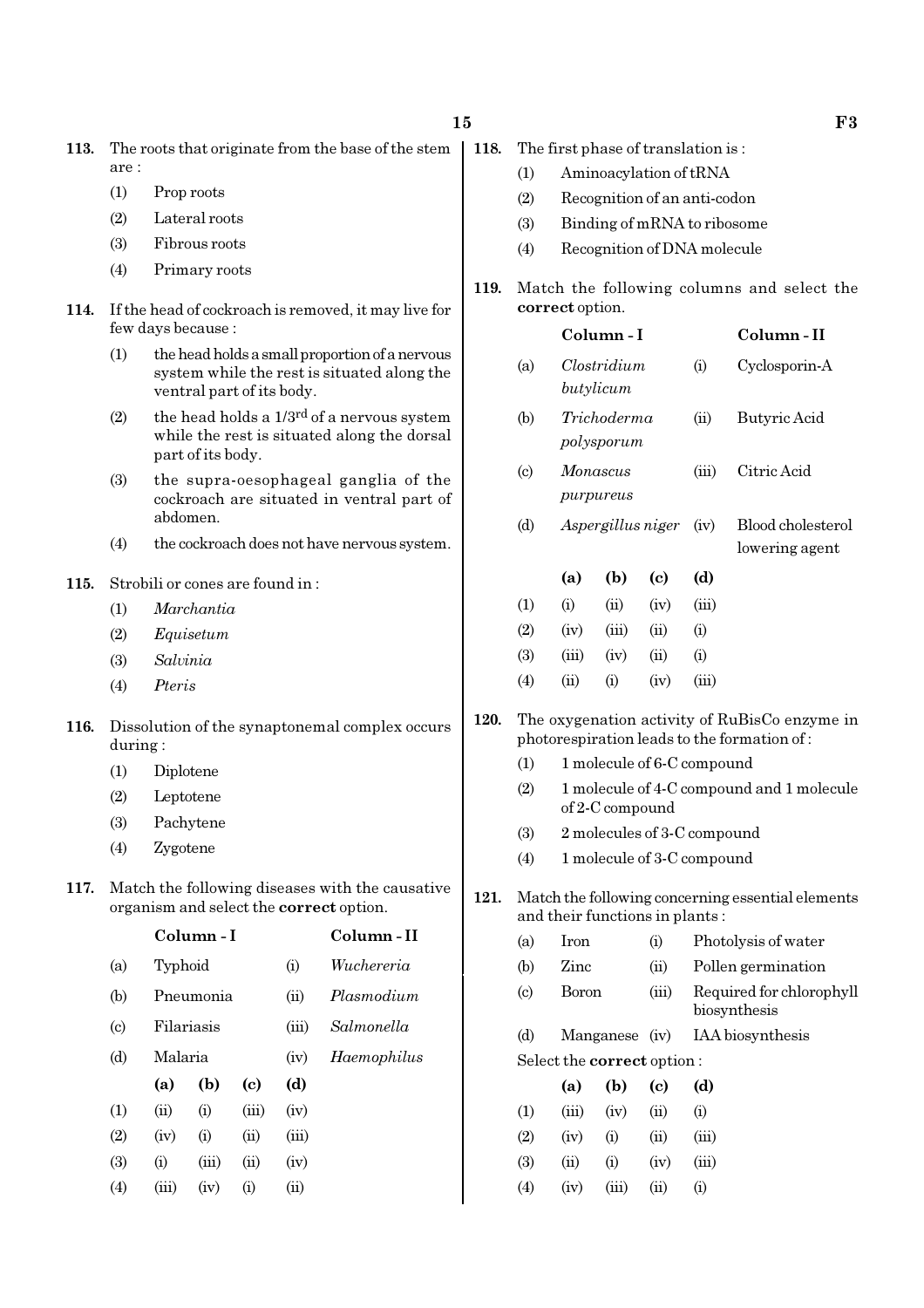- 122. Name the enzyme that facilitates opening of DNA helix during transcription.
	- (1) DNA polymerase
	- (2) RNA polymerase
	- (3) DNA ligase
	- (4) DNA helicase
- 123. From his experiments, S.L. Miller produced amino acids by mixing the following in a closed flask :
	- (1)  $\mathrm{CH}_4, \mathrm{H}_2, \mathrm{NH}_3$  and water vapor at 600°C
	- (2)  $\mathrm{CH}_3, \mathrm{H}_2, \mathrm{NH}_3$  and water vapor at 600°C
	- (3)  $\mathrm{CH}_4, \mathrm{H}_2, \mathrm{NH}_3$  and water vapor at 800°C
	- (4)  $\text{CH}_3, \text{H}_2, \text{NH}_4$  and water vapor at 800°C
- 124. Goblet cells of alimentary canal are modified from :
	- (1) Chondrocytes
	- (2) Compound epithelial cells
	- (3) Squamous epithelial cells
	- (4) Columnar epithelial cells
- 125. Cuboidal epithelium with brush border of microvilli is found in :
	- (1) proximal convoluted tubule of nephron
	- (2) eustachian tube
	- (3) lining of intestine
	- (4) ducts of salivary glands
- 126. In light reaction, plastoquinone facilitates the transfer of electrons from :
	- $(1)$  PS-I to NADP<sup>+</sup>
	- (2) PS-I to ATP synthase
	- (3) PS-II to  $\text{Cytb}_6\text{f}$  complex
	- (4) Cytb<sub>6</sub>f complex to PS-I
- 127. If the distance between two consecutive base pairs is 0.34 nm and the total number of base pairs of a DNA double helix in a typical mammalian cell is  $6.6 \times 10^9$  bp, then the length of the DNA is approximately :
	- (1) 2.2 meters
	- (2) 2.7 meters
	- (3) 2.0 meters
	- (4) 2.5 meters
- 128. Which is the important site of formation of glycoproteins and glycolipids in eukaryotic cells ?
	- (1) Golgi bodies
	- (2) Polysomes
	- (3) Endoplasmic reticulum
	- (4) Peroxisomes
- 129. Which of the following statements is not correct ?
	- (1) The functional insulin has A and B chains linked together by hydrogen bonds.
	- (2) Genetically engineered insulin is produced in E-Coli.
	- (3) In man insulin is synthesised as a proinsulin.
	- (4) The proinsulin has an extra peptide called C-peptide.
- 130. Identify the incorrect statement.
	- (1) Sapwood is the innermost secondary xylem and is lighter in colour.
	- (2) Due to deposition of tannins, resins, oils etc., heart wood is dark in colour.
	- (3) Heart wood does not conduct water but gives mechanical support.
	- (4) Sapwood is involved in conduction of water and minerals from root to leaf.
- 131. Floridean starch has structure similar to :
	- (1) Mannitol and algin
	- (2) Laminarin and cellulose
	- (3) Starch and cellulose
	- (4) Amylopectin and glycogen
- 132. Match the following with respect to meiosis :
	- (a) Zygotene (i) Terminalization
	- (b) Pachytene (ii) Chiasmata
	- (c) Diplotene (iii) Crossing over
	- (d) Diakinesis (iv) Synapsis

### Select the correct option from the following :

|     | (a)      | (b)   | $\left( \mathrm{c} \right)$ | (d)   |
|-----|----------|-------|-----------------------------|-------|
| (1) | $\rm(i)$ | (ii)  | (iv)                        | (iii) |
| (2) | (ii)     | (iv)  | (iii)                       | (i)   |
| (3) | (iii)    | (iv)  | $\rm(i)$                    | (ii)  |
| (4) | (iv)     | (iii) | (ii)                        | (i)   |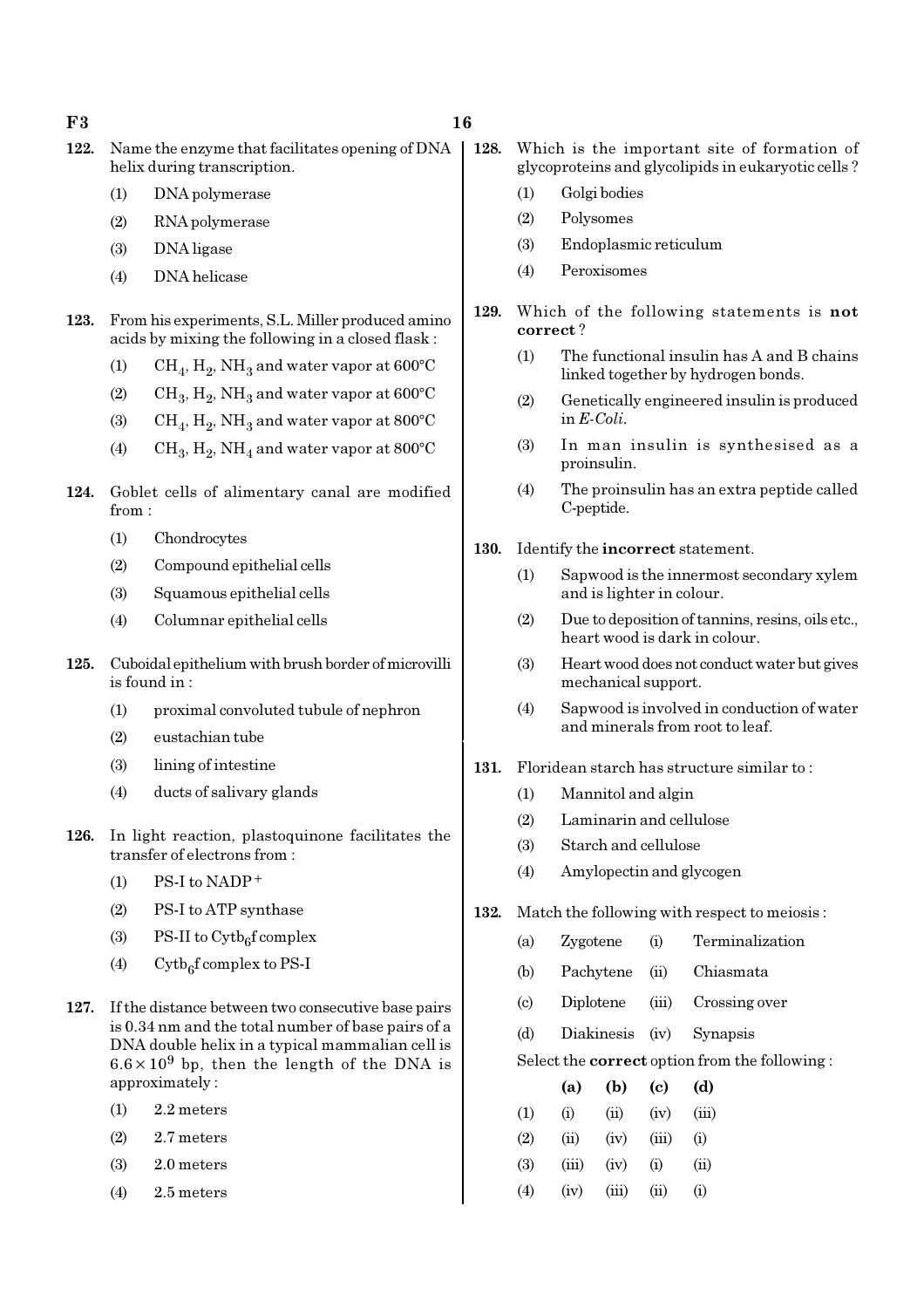| 133. | Match the following columns and select the<br>correct option. |                                |             |                            |       |         |                                                                                                                                                                |  |  |  |  |
|------|---------------------------------------------------------------|--------------------------------|-------------|----------------------------|-------|---------|----------------------------------------------------------------------------------------------------------------------------------------------------------------|--|--|--|--|
|      |                                                               |                                | Column - I  |                            |       |         | Column-II                                                                                                                                                      |  |  |  |  |
|      | (a)                                                           |                                | Eosinophils |                            | (i)   |         | Immune response                                                                                                                                                |  |  |  |  |
|      | (b)                                                           |                                | Basophils   |                            | (ii)  |         | Phagocytosis                                                                                                                                                   |  |  |  |  |
|      | $\left( \mathrm{c} \right)$                                   |                                | Neutrophils |                            | (iii) | Release | histaminase,                                                                                                                                                   |  |  |  |  |
|      |                                                               |                                |             |                            |       | enzymes | destructive                                                                                                                                                    |  |  |  |  |
|      | (d)                                                           |                                | Lymphocytes |                            | (iv)  |         | Release granules<br>containing<br>histamine                                                                                                                    |  |  |  |  |
|      |                                                               | (a)                            | (b)         | (c)                        | (d)   |         |                                                                                                                                                                |  |  |  |  |
|      | (1)                                                           | (i)                            | (ii)        | (iv)                       | (iii) |         |                                                                                                                                                                |  |  |  |  |
|      | (2)                                                           | (ii)                           | (i)         | (iii)                      | (iv)  |         |                                                                                                                                                                |  |  |  |  |
|      | (3)                                                           | (iii)                          | (iv)        | (ii)                       | (i)   |         |                                                                                                                                                                |  |  |  |  |
|      | (4)                                                           | (iv)                           | (i)         | (ii)                       | (iii) |         |                                                                                                                                                                |  |  |  |  |
| 134. | The process of growth is maximum during:                      |                                |             |                            |       |         |                                                                                                                                                                |  |  |  |  |
|      | (1)                                                           | Senescence                     |             |                            |       |         |                                                                                                                                                                |  |  |  |  |
|      | (2)                                                           |                                | Dormancy    |                            |       |         |                                                                                                                                                                |  |  |  |  |
|      | (3)                                                           |                                | Log phase   |                            |       |         |                                                                                                                                                                |  |  |  |  |
|      | (4)                                                           |                                | Lag phase   |                            |       |         |                                                                                                                                                                |  |  |  |  |
| 135. |                                                               | Match the following:           |             |                            |       |         |                                                                                                                                                                |  |  |  |  |
|      | (a)                                                           |                                |             | Inhibitor of catalytic     |       | (i)     | Ricin                                                                                                                                                          |  |  |  |  |
|      |                                                               | activity                       |             |                            |       |         |                                                                                                                                                                |  |  |  |  |
|      | (b)                                                           |                                |             | Possess peptide bonds      |       | (ii)    | Malonate                                                                                                                                                       |  |  |  |  |
|      | $\left( \text{c} \right)$                                     | Cell wall material in<br>fungi |             |                            |       |         | Chitin                                                                                                                                                         |  |  |  |  |
|      | (d)                                                           | Secondary metabolite           |             |                            |       | (iv)    | Collagen                                                                                                                                                       |  |  |  |  |
|      | Choose the <b>correct</b> option from the following:          |                                |             |                            |       |         |                                                                                                                                                                |  |  |  |  |
|      |                                                               | (a)                            | (b)         | $\left( \mathrm{c}\right)$ | (d)   |         |                                                                                                                                                                |  |  |  |  |
|      | (1)                                                           | (iii)                          | (iv)        | (i)                        | (ii)  |         |                                                                                                                                                                |  |  |  |  |
|      | (2)                                                           | (ii)                           | (iii)       | (i)                        | (iv)  |         |                                                                                                                                                                |  |  |  |  |
|      | (3)                                                           | (ii)                           | (iv)        | (iii)                      | (i)   |         |                                                                                                                                                                |  |  |  |  |
|      | (4)                                                           | (iii)                          | (i)         | (iv)                       | (ii)  |         |                                                                                                                                                                |  |  |  |  |
| 136. |                                                               |                                |             |                            |       |         | Some dividing cells exit the cell cycle and enter<br>vegetative inactive stage. This is called quiescent<br>stage $(G_0)$ . This process occurs at the end of: |  |  |  |  |
|      | (1)<br><b>S</b> phase                                         |                                |             |                            |       |         |                                                                                                                                                                |  |  |  |  |

- 
- $(2)$  G<sub>2</sub> phase
- (3) M phase
- (4)  $G_1$  phase

diuresis ? (1) Atrial natriuretic factor causes vasoconstriction (2) Decrease in secretion of renin by JG cells (3) More water reabsorption due to undersecretion of ADH (4) Reabsorption of Na<sup>+</sup> and water from renal tubules due to aldosterone 138. Which of the following is correct about viroids? (1) They have DNA with protein coat. (2) They have free DNA without protein coat. (3) They have RNA with protein coat. (4) They have free RNA without protein coat. 139. The infectious stage of *Plasmodium* that enters the human body is : (1) Female gametocytes (2) Male gametocytes (3) Trophozoites (4) Sporozoites 140. Which of the following statements is correct ? (1) Adenine pairs with thymine through three H-bonds. (2) Adenine does not pair with thymine. (3) Adenine pairs with thymine through two H-bonds. (4) Adenine pairs with thymine through one H-bond. 141. Flippers of Penguins and Dolphins are examples of :

137. Which of the following would help in prevention of

- (1) Industrial melanism
- (2) Natural selection
- (3) Adaptive radiation
- (4) Convergent evolution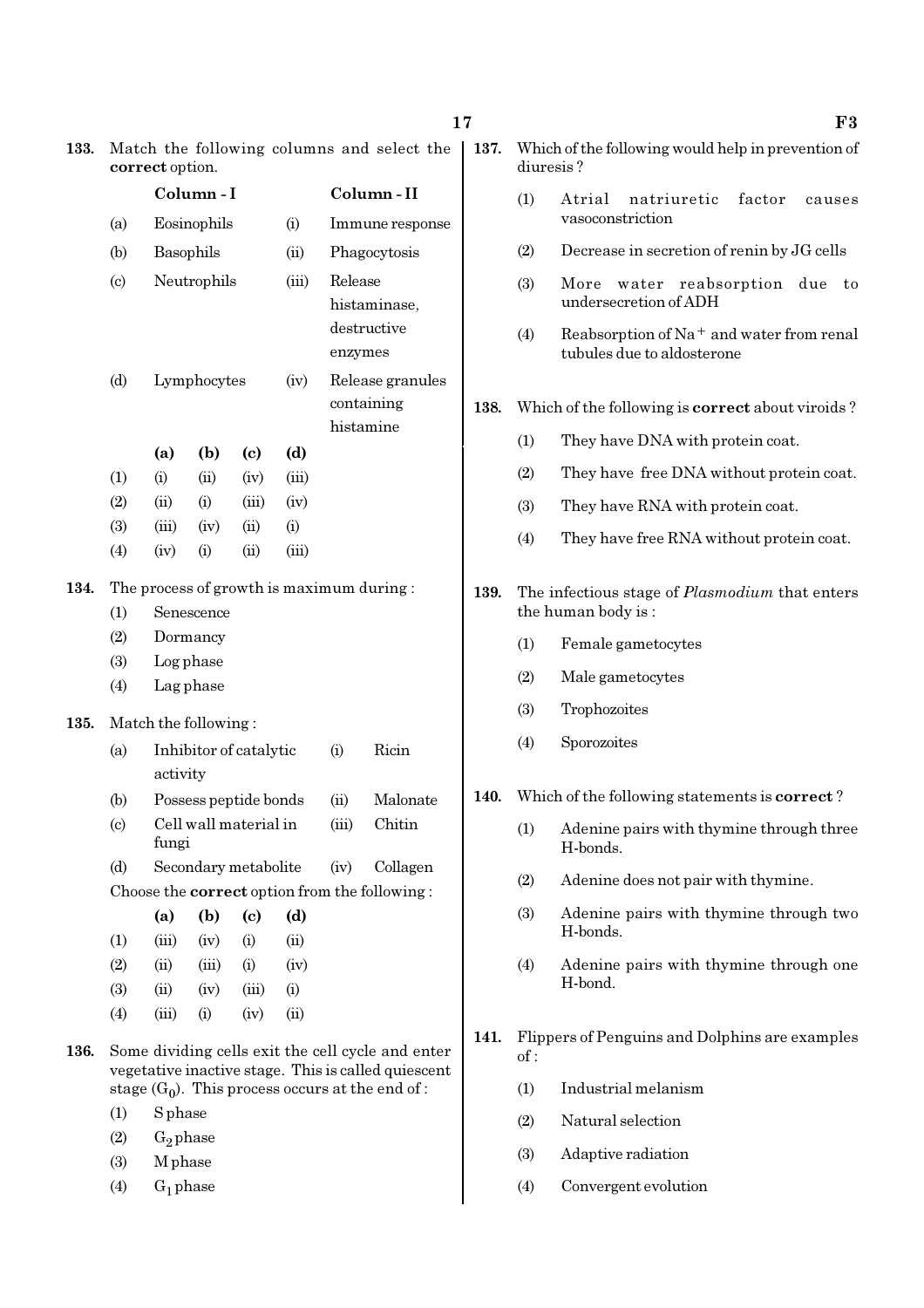- 142. Montreal protocol was signed in 1987 for control |  $of:$ 
	- (1) Release of Green House gases
	- (2) Disposal of e-wastes
	- (3) Transport of Genetically modified organisms from one country to another
	- (4) Emission of ozone depleting substances
- 143. Identify the wrong statement with regard to Restriction Enzymes.
	- (1) They are useful in genetic engineering.
	- (2) Sticky ends can be joined by using DNA ligases.
	- (3) Each restriction enzyme functions by inspecting the length of a DNA sequence.
	- (4) They cut the strand of DNA at palindromic sites.
- 144. By which method was a new breed 'Hisardale' of sheep formed by using Bikaneri ewes and Marino rams ?
	- (1) Cross breeding
	- (2) Inbreeding
	- (3) Out crossing
	- (4) Mutational breeding
- 145. Which of the following refer to **correct** example(s) of organisms which have evolved due to changes in environment brought about by anthropogenic action ?
	- (a) Darwin's Finches of Galapagos islands.
	- (b) Herbicide resistant weeds.
	- (c) Drug resistant eukaryotes.
	- (d) Man-created breeds of domesticated animals like dogs.
	- $(1)$   $(b)$ ,  $(c)$  and  $(d)$
	- $(2)$  only  $(d)$
	- (3) only (a)
	- $(4)$  (a) and (c)
- 146. Meiotic division of the secondary oocyte is completed :
	- (1) After zygote formation
	- (2) At the time of fusion of a sperm with an ovum
	- (3) Prior to ovulation
	- (4) At the time of copulation
- 147. In relation to Gross primary productivity and Net primary productivity of an ecosystem, which one of the following statements is correct ?
	- (1) Gross primary productivity and Net primary productivity are one and same.
	- (2) There is no relationship between Gross primary productivity and Net primary productivity.
	- (3) Gross primary productivity is always less than net primary productivity.
	- (4) Gross primary productivity is always more than net primary productivity.
- 148. Identify the wrong statement with reference to the gene 'I' that controls ABO blood groups.
	- (1) When  $I^A$  and  $I^B$  are present together, they express same type of sugar.
	- (2) Allele 'i' does not produce any sugar.
	- (3) The gene (I) has three alleles.
	- (4) A person will have only two of the three alleles.
- 149. Match the following columns and select the correct option.
	- Column I Column II (a) Pituitary gland (i) Grave's disease (b) Thyroid gland (ii) Diabetes mellitus (c) Adrenal gland (iii) Diabetes insipidus (d) Pancreas (iv) Addison's disease (a) (b) (c) (d)  $(1)$   $(iii)$   $(i)$   $(iv)$   $(ii)$ (2) (ii) (i) (iv) (iii)  $(3)$   $(iv)$   $(iii)$   $(i)$   $(ii)$  $(4)$   $(iii)$   $(ii)$   $(i)$   $(iv)$
- 150. According to Robert May, the global species diversity is about :
	- (1) 50 million
	- (2) 7 million
	- (3) 1.5 million
	- (4) 20 million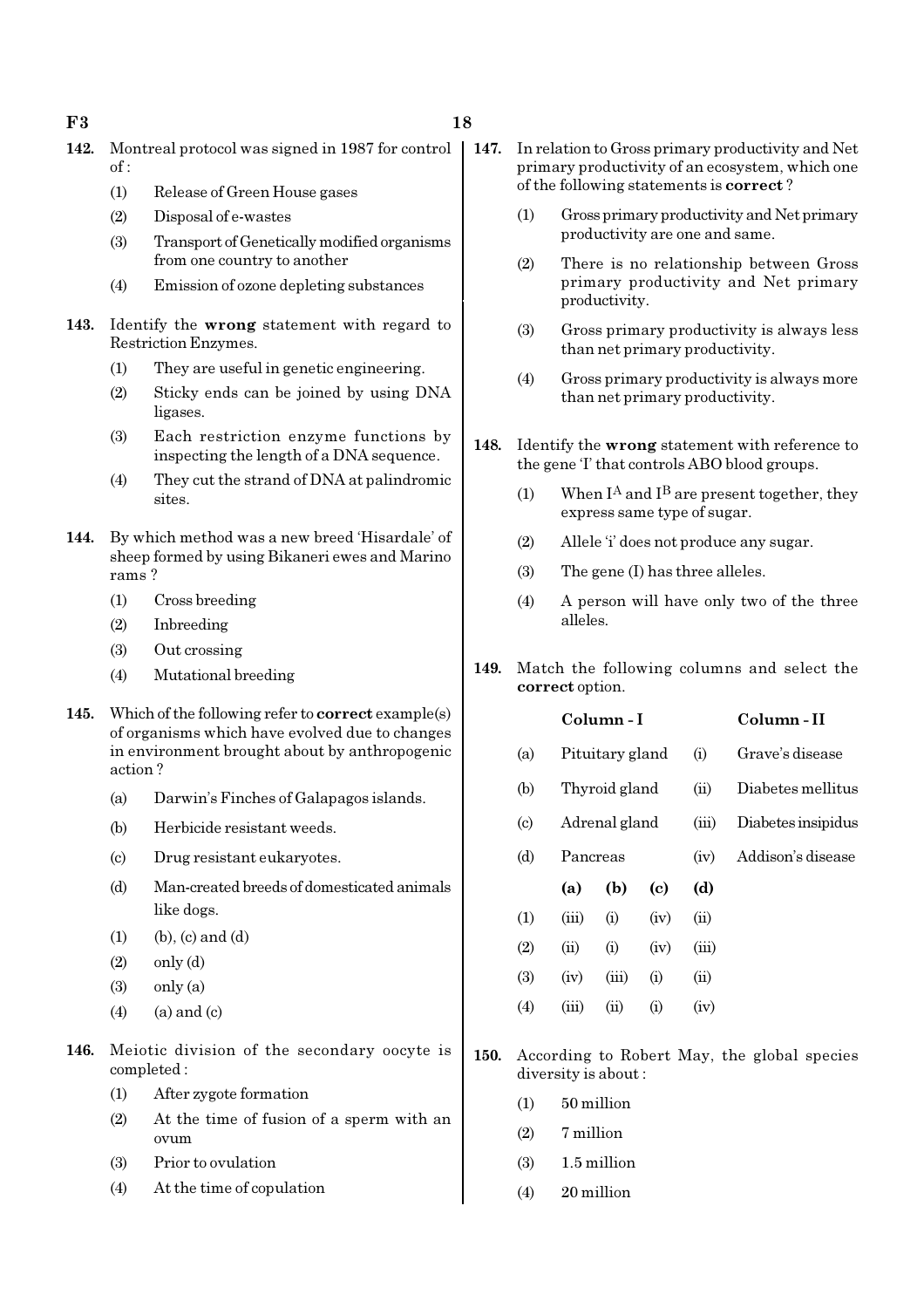| 151. | at:                         |                 | The body of the ovule is fused within the funicle |                                         |                             |          | 155.                                                 | Which of the following is <b>not</b> an inhibitory<br>substance governing seed dormancy? |                            |                                  |                  |                             |                                 |      |                                                        |
|------|-----------------------------|-----------------|---------------------------------------------------|-----------------------------------------|-----------------------------|----------|------------------------------------------------------|------------------------------------------------------------------------------------------|----------------------------|----------------------------------|------------------|-----------------------------|---------------------------------|------|--------------------------------------------------------|
|      | (1)                         | Nucellus        |                                                   |                                         |                             |          |                                                      |                                                                                          | (1)                        |                                  | Phenolic acid    |                             |                                 |      |                                                        |
|      | (2)                         | Chalaza         |                                                   |                                         |                             |          |                                                      |                                                                                          | (2)                        |                                  |                  | Para-ascorbic acid          |                                 |      |                                                        |
|      | (3)                         | Hilum           |                                                   |                                         |                             |          |                                                      |                                                                                          | (3)                        |                                  | Gibberellic acid |                             |                                 |      |                                                        |
|      | (4)                         |                 | Micropyle                                         |                                         |                             |          |                                                      |                                                                                          |                            |                                  |                  |                             |                                 |      |                                                        |
| 152. |                             |                 |                                                   |                                         |                             |          | Match the following columns and select the           |                                                                                          | (4)                        |                                  | Abscisic acid    |                             |                                 |      |                                                        |
|      |                             | correct option. |                                                   |                                         |                             |          |                                                      | 156.                                                                                     |                            | bodies is <b>incorrect</b> ?     |                  |                             |                                 |      | Which of the following statements about inclusion      |
|      |                             |                 | Column-I                                          |                                         |                             |          | Column - II                                          |                                                                                          |                            |                                  |                  |                             |                                 |      |                                                        |
|      | (a)                         | pest            |                                                   |                                         | Gregarious, polyphagous (i) |          | Asterias                                             |                                                                                          | (1)<br>(2)                 |                                  |                  |                             | They lie free in the cytoplasm. |      | These represent reserve material in                    |
|      | (b)                         |                 |                                                   | Adult with radial<br>symmetry and larva | with bilateral symmetry     | (ii)     | Scorpion                                             |                                                                                          | (3)                        |                                  | cytoplasm.       |                             |                                 |      | They are not bound by any membrane.                    |
|      | $\left( \mathrm{c} \right)$ |                 | Book lungs                                        |                                         |                             | (iii)    | Ctenoplana                                           |                                                                                          | (4)                        |                                  |                  |                             |                                 |      | These are involved in ingestion of food                |
|      | (d)                         |                 | Bioluminescence                                   |                                         |                             | (iv)     | Locusta                                              |                                                                                          |                            | particles.                       |                  |                             |                                 |      |                                                        |
|      |                             | (a)             | (b)                                               | $\left( \mathrm{c}\right)$              | (d)                         |          |                                                      | 157.                                                                                     |                            | The ovary is half inferior in:   |                  |                             |                                 |      |                                                        |
|      | (1)                         | (iii)           | (ii)                                              | (i)                                     | (iv)                        |          |                                                      |                                                                                          | (1)                        |                                  | Sunflower        |                             |                                 |      |                                                        |
|      | (2)                         | (ii)            | (i)                                               | (iii)                                   | (iv)                        |          |                                                      |                                                                                          |                            | Plum                             |                  |                             |                                 |      |                                                        |
|      | (3)                         | (i)             | (iii)                                             | (ii)                                    | (iv)                        |          |                                                      |                                                                                          | (2)                        |                                  |                  |                             |                                 |      |                                                        |
|      | (4)                         | (iv)            | (i)                                               | (ii)                                    | (iii)                       |          |                                                      |                                                                                          | (3)                        | <b>Brinjal</b>                   |                  |                             |                                 |      |                                                        |
| 153. |                             | disapproved by: |                                                   |                                         |                             |          | Embryological support for evolution was              |                                                                                          | (4)                        | Mustard                          |                  |                             |                                 |      |                                                        |
|      | (1)                         |                 | Charles Darwin                                    |                                         |                             |          |                                                      | 158.                                                                                     |                            | examples in grassland ecosystem. |                  |                             |                                 |      | Match the trophic levels with their correct species    |
|      | (2)                         | Oparin          |                                                   |                                         |                             |          |                                                      |                                                                                          | (a)                        |                                  |                  | Fourth trophic level        |                                 | (i)  | Crow                                                   |
|      | (3)                         |                 |                                                   | Karl Ernst von Baer                     |                             |          |                                                      |                                                                                          |                            |                                  |                  |                             |                                 |      |                                                        |
|      | (4)                         |                 | Alfred Wallace                                    |                                         |                             |          |                                                      |                                                                                          | (b)                        |                                  |                  | Second trophic level        |                                 | (ii) | Vulture                                                |
| 154. |                             |                 |                                                   |                                         |                             |          | Match the organism with its use in biotechnology.    |                                                                                          | $\left( \mathrm{c}\right)$ | First trophic level<br>(iii)     |                  |                             | Rabbit                          |      |                                                        |
|      | (a)                         | <b>Bacillus</b> |                                                   |                                         | (i)                         |          | Cloning vector                                       |                                                                                          | (d)                        |                                  |                  | Third trophic level         |                                 | (iv) | Grass                                                  |
|      |                             |                 | thuringiensis                                     |                                         |                             |          |                                                      |                                                                                          |                            | Select the correct option:       |                  |                             |                                 |      |                                                        |
|      | (b)                         |                 | <b>Thermus</b>                                    |                                         | (ii)                        |          | Construction of                                      |                                                                                          |                            | (a)                              | (b)              | $\left( \mathbf{c} \right)$ | (d)                             |      |                                                        |
|      |                             |                 | aquaticus                                         |                                         |                             |          | first rDNA                                           |                                                                                          | (1)                        | (iv)                             | (iii)            | (ii)                        | (i)                             |      |                                                        |
|      |                             |                 |                                                   |                                         |                             | molecule |                                                      |                                                                                          | (2)                        | (i)                              | (ii)             | (iii)                       | (iv)                            |      |                                                        |
|      | $\left( \mathrm{c}\right)$  |                 | Agrobacterium<br>tumefaciens                      |                                         | (iii)                       |          | DNA polymerase                                       |                                                                                          | (3)                        | (ii)                             | (iii)            | (iv)                        | (i)                             |      |                                                        |
|      | (d)                         |                 | Salmonella                                        |                                         | (iv)                        |          | Cry proteins                                         |                                                                                          | (4)                        | (iii)                            | (ii)             | (i)                         | (iv)                            |      |                                                        |
|      |                             |                 | typhimurium                                       |                                         |                             |          |                                                      | 159.                                                                                     |                            |                                  |                  |                             |                                 |      | The process responsible for facilitating loss of water |
|      |                             |                 |                                                   |                                         |                             |          | Select the <b>correct</b> option from the following: |                                                                                          |                            |                                  |                  |                             |                                 |      | in liquid form from the tip of grass blades at night   |
|      |                             | (a)             | (b)                                               | $\left( \mathrm{c}\right)$              | (d)                         |          |                                                      |                                                                                          |                            | and in early morning is:         |                  |                             |                                 |      |                                                        |
|      | (1)                         | (iii)           | (ii)                                              | (iv)                                    | (i)                         |          |                                                      |                                                                                          | (1)                        |                                  | Imbibition       |                             |                                 |      |                                                        |
|      | (2)                         | (iii)           | (iv)                                              | (i)                                     | (ii)                        |          |                                                      |                                                                                          | (2)                        |                                  | Plasmolysis      |                             |                                 |      |                                                        |
|      | (3)                         | (ii)            | (iv)                                              | (iii)                                   | (i)                         |          |                                                      |                                                                                          | (3)                        |                                  | Transpiration    |                             |                                 |      |                                                        |

(4) (iv) (iii) (i) (ii)

(4) Root pressure

 $\vert$ 

 $19 \t\t\t F3$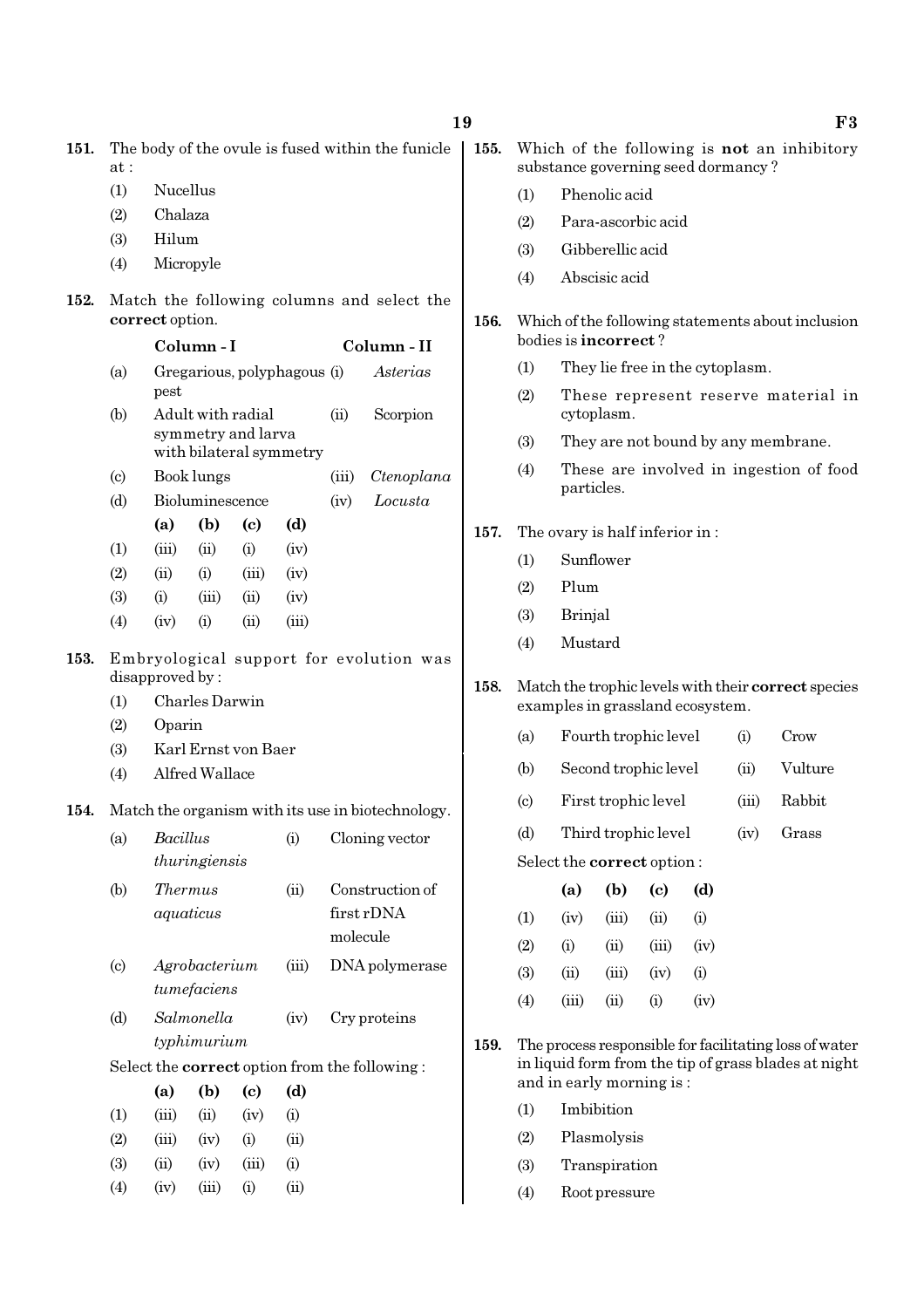160. Choose the **correct** pair from the following :

| (1) | <b>Nucleases</b> | Separate the two strands<br>of DNA            |
|-----|------------------|-----------------------------------------------|
| (2) | Exonucleases -   | Make cuts at specific<br>positions within DNA |
| (3) | Ligases          | Join the two DNA<br>molecules                 |
| (4) | Polymerases -    | Break the DNA into                            |

- 161. The transverse section of a plant shows following
	- (a) Large number of scattered vascular bundles surrounded by bundle sheath.

fragments

- (b) Large conspicuous parenchymatous ground tissue.
- (c) Vascular bundles conjoint and closed.
- (d) Phloem parenchyma absent.

Identify the category of plant and its part :

(1) Dicotyledonous stem

anatomical features :

- (2) Dicotyledonous root
- (3) Monocotyledonous stem
- (4) Monocotyledonous root
- 162. Experimental verification of the chromosomal theory of inheritance was done by :
	- (1) Boveri
	- (2) Morgan
	- (3) Mendel
	- (4) Sutton
- 163. Bt cotton variety that was developed by the introduction of toxin gene of Bacillus thuringiensis (Bt) is resistant to :
	- (1) Plant nematodes
	- (2) Insect predators
	- (3) Insect pests
	- (4) Fungal diseases
- 164. Select the correct statement.
	- (1) Insulin acts on pancreatic cells and adipocytes.
	- (2) Insulin is associated with hyperglycemia.
	- (3) Glucocorticoids stimulate gluconeogenesis.
	- (4) Glucagon is associated with hypoglycemia.
- 165. The specific palindromic sequence which is recognized by EcoRI is :
	- (1) 5' CTTAAG 3'
		- 3' GAATTC 5'
	- (2) 5' GGATCC 3' 3' - CCTAGG - 5'
	- (3) 5' GAATTC 3'
		- 3' CTTAAG 5'
	- (4) 5' GGAACC 3'
		- 3' CCTTGG 5'
- 166. Identify the substances having glycosidic bond and peptide bond, respectively in their structure :
	- (1) Cellulose, lecithin
	- (2) Inulin, insulin
	- (3) Chitin, cholesterol
	- (4) Glycerol, trypsin
- 167. The product(s) of reaction catalyzed by nitrogenase in root nodules of leguminous plants is/are :
	- (1) Ammonia and oxygen
	- (2) Ammonia and hydrogen
	- (3) Ammonia alone
	- (4) Nitrate alone
- 168. Which of the following hormone levels will cause release of ovum (ovulation) from the graffian follicle ?
	- (1) Low concentration of LH
	- (2) Low concentration of FSH
	- (3) High concentration of Estrogen
	- (4) High concentration of Progesterone
- 169. Which of the following statements are true for the phylum-Chordata ?
	- (a) In Urochordata notochord extends from head to tail and it is present throughout their life.
	- (b) In Vertebrata notochord is present during the embryonic period only.
	- (c) Central nervous system is dorsal and hollow.
	- (d) Chordata is divided into 3 subphyla : Hemichordata, Tunicata and Cephalochordata.
	- $(1)$   $(a)$  and  $(b)$
	- $(2)$  (b) and  $(c)$
	- $(3)$   $(d)$  and  $(c)$
	- $(4)$   $(c)$  and  $(a)$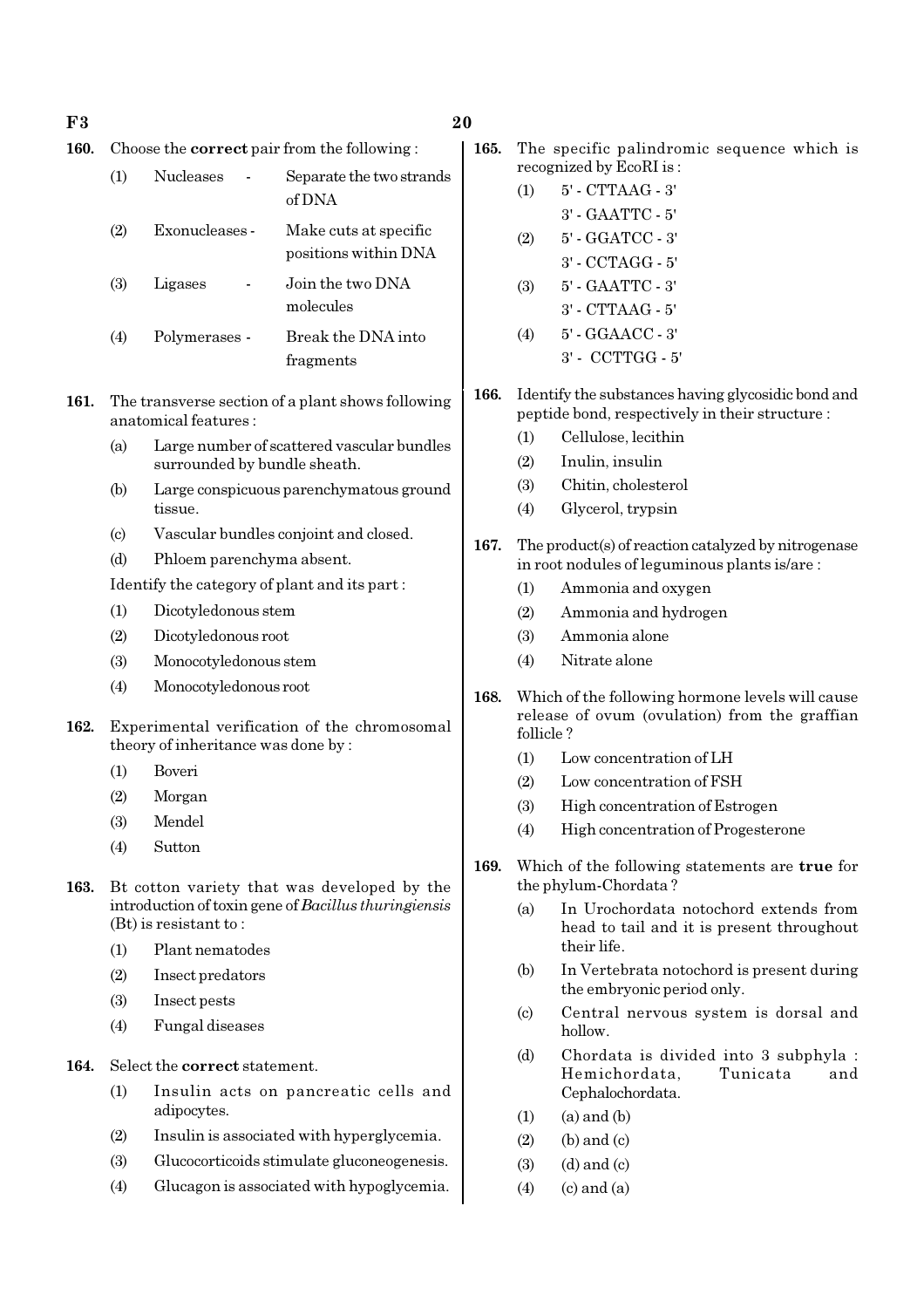| 170. |                                                | Bilaterally symmetrical and acoelomate animals<br>are exemplified by:              |                                   | 176. | In gel electrophoresis, separated DNA fragments<br>can be visualized with the help of:         |                                                                                                      |  |  |  |
|------|------------------------------------------------|------------------------------------------------------------------------------------|-----------------------------------|------|------------------------------------------------------------------------------------------------|------------------------------------------------------------------------------------------------------|--|--|--|
|      | (1)                                            | Aschelminthes                                                                      |                                   |      | (1)                                                                                            | Acetocarmine in UV radiation                                                                         |  |  |  |
|      | (2)                                            | Annelida                                                                           |                                   |      | (2)                                                                                            | Ethidium bromide in infrared radiation                                                               |  |  |  |
|      |                                                |                                                                                    |                                   |      | (3)                                                                                            | Acetocarmine in bright blue light                                                                    |  |  |  |
|      | (3)                                            | Ctenophora                                                                         |                                   |      | (4)                                                                                            | Ethidium bromide in UV radiation                                                                     |  |  |  |
|      | (4)                                            | Platyhelminthes                                                                    |                                   | 177. |                                                                                                | Secondary metabolites such as nicotine, strychnine<br>and caffeine are produced by plants for their: |  |  |  |
| 171. |                                                | Which of the following regions of the globe exhibits<br>highest species diversity? |                                   |      | Defence action<br>(1)                                                                          |                                                                                                      |  |  |  |
|      | (1)                                            | Himalayas                                                                          |                                   |      | (2)                                                                                            | Effect on reproduction                                                                               |  |  |  |
|      | (2)                                            | Amazon forests                                                                     |                                   |      | (3)                                                                                            | Nutritive value                                                                                      |  |  |  |
|      |                                                |                                                                                    |                                   |      | (4)                                                                                            | Growth response                                                                                      |  |  |  |
|      | (3)                                            | Western Ghats of India                                                             |                                   | 178. |                                                                                                | How many true breeding pea plant varieties did                                                       |  |  |  |
|      | (4)                                            | Madagascar                                                                         |                                   |      | Mendel select as pairs, which were similar except<br>in one character with contrasting traits? |                                                                                                      |  |  |  |
| 172. |                                                | Select the correct match.                                                          |                                   |      | (1)                                                                                            | 14                                                                                                   |  |  |  |
|      | (1)                                            | Sickle cell anaemia -                                                              | Autosomal                         |      | (2)                                                                                            | $\,8\,$                                                                                              |  |  |  |
|      |                                                |                                                                                    | recessive trait,<br>chromosome-11 |      | (3)                                                                                            | 4                                                                                                    |  |  |  |
|      | (2)                                            | Thalassemia                                                                        | X linked                          |      | (4)                                                                                            | $\boldsymbol{2}$                                                                                     |  |  |  |
|      |                                                | $\blacksquare$                                                                     | Y linked                          | 179. |                                                                                                | Which of the following is <b>not</b> an attribute of a                                               |  |  |  |
|      | Haemophilia<br>(3)<br>$\overline{\phantom{a}}$ |                                                                                    |                                   |      |                                                                                                | population?                                                                                          |  |  |  |
|      | (4)                                            | Phenylketonuria<br>$\overline{\phantom{a}}$                                        | Autosomal<br>dominant trait       |      | (1)                                                                                            | Mortality                                                                                            |  |  |  |
|      |                                                |                                                                                    |                                   |      | (2)                                                                                            | Species interaction<br>Sex ratio                                                                     |  |  |  |
| 173. |                                                | Which one of the following is the most abundant<br>protein in the animals?         |                                   |      | (3)<br>(4)                                                                                     | Natality                                                                                             |  |  |  |
|      | (1)                                            | Lectin                                                                             |                                   | 180. |                                                                                                | Snow-blindness in Antarctic region is due to:                                                        |  |  |  |
|      | (2)                                            | Insulin                                                                            |                                   |      | (1)                                                                                            | High reflection of light from snow                                                                   |  |  |  |
|      | (3)                                            | Haemoglobin                                                                        |                                   |      | (2)                                                                                            | Damage to retina caused by infra-red rays                                                            |  |  |  |
|      | (4)                                            | Collagen                                                                           |                                   |      | (3)                                                                                            | Freezing of fluids in the eye by low<br>temperature                                                  |  |  |  |
|      |                                                |                                                                                    |                                   |      | (4)                                                                                            | Inflammation of cornea due to high dose of                                                           |  |  |  |
| 174. | diseases.                                      | Select the option including all sexually transmitted                               |                                   |      |                                                                                                | UV-B radiation                                                                                       |  |  |  |
|      | (1)                                            | AIDS, Malaria, Filaria                                                             |                                   |      |                                                                                                | $-000 -$                                                                                             |  |  |  |
|      | (2)                                            | Cancer, AIDS, Syphilis                                                             |                                   |      |                                                                                                |                                                                                                      |  |  |  |
|      | (3)                                            | Gonorrhoea, Syphilis, Genital herpes                                               |                                   |      |                                                                                                |                                                                                                      |  |  |  |
|      | (4)                                            | Gonorrhoea, Malaria, Genital herpes                                                |                                   |      |                                                                                                |                                                                                                      |  |  |  |
| 175. | place by:                                      | In water hyacinth and water lily, pollination takes                                |                                   |      |                                                                                                |                                                                                                      |  |  |  |
|      | (1)                                            | wind and water                                                                     |                                   |      |                                                                                                |                                                                                                      |  |  |  |
|      | (2)                                            | insects and water                                                                  |                                   |      |                                                                                                |                                                                                                      |  |  |  |
|      | (3)                                            | insects or wind                                                                    |                                   |      |                                                                                                |                                                                                                      |  |  |  |
|      | (4)                                            | water currents only                                                                |                                   |      |                                                                                                |                                                                                                      |  |  |  |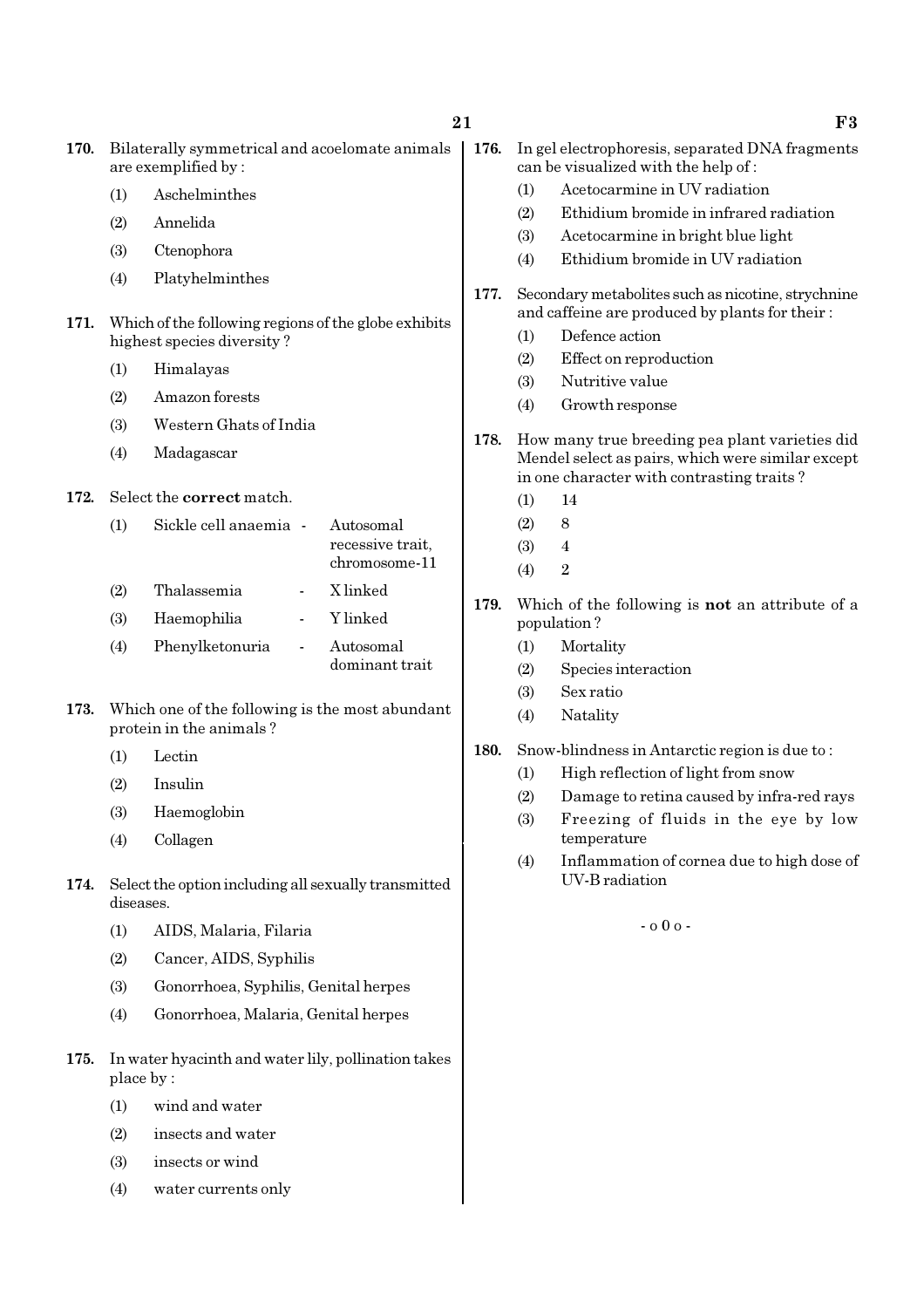# $F3$  and  $22$ Space For Rough Work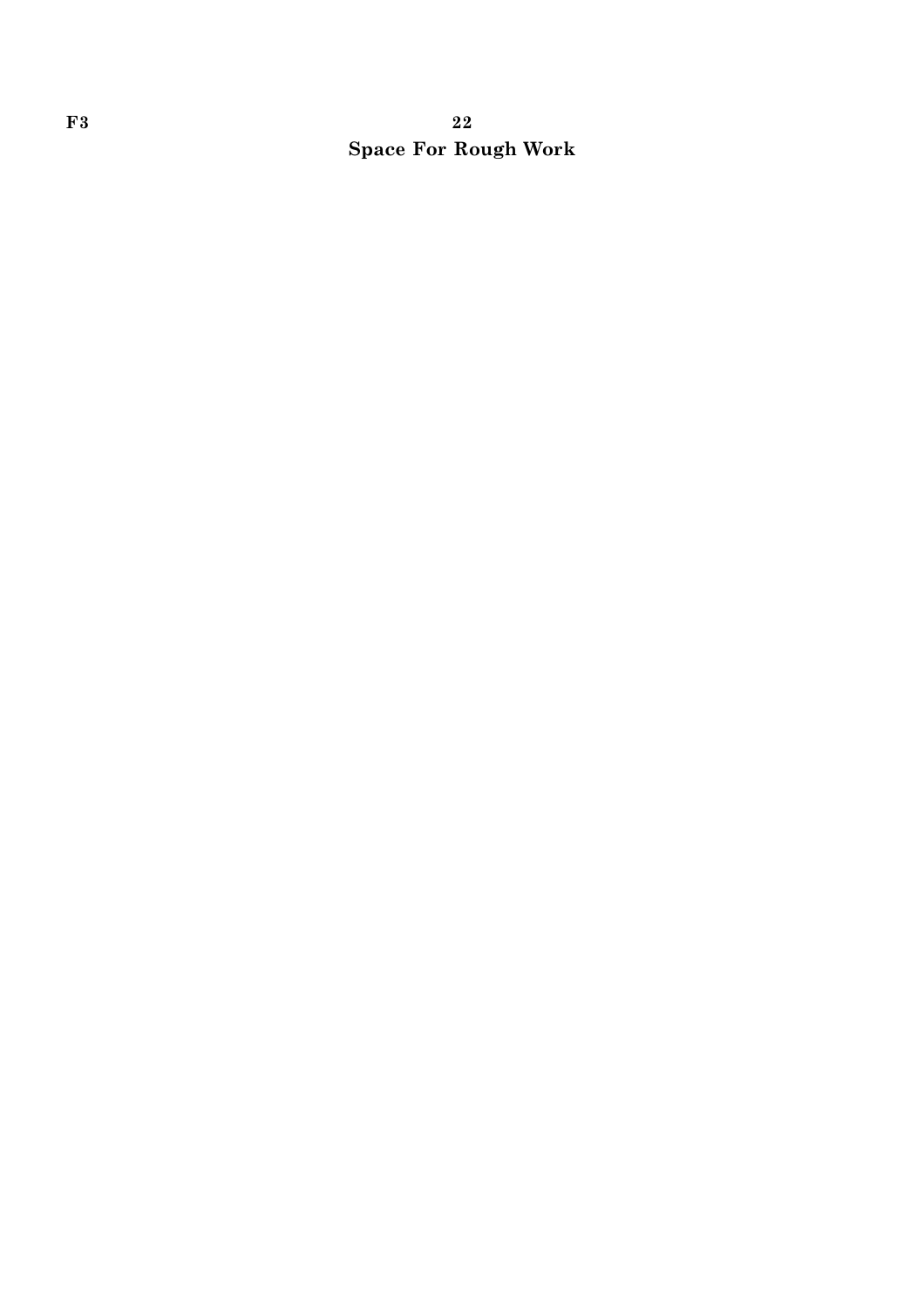# 23 F3 Space For Rough Work